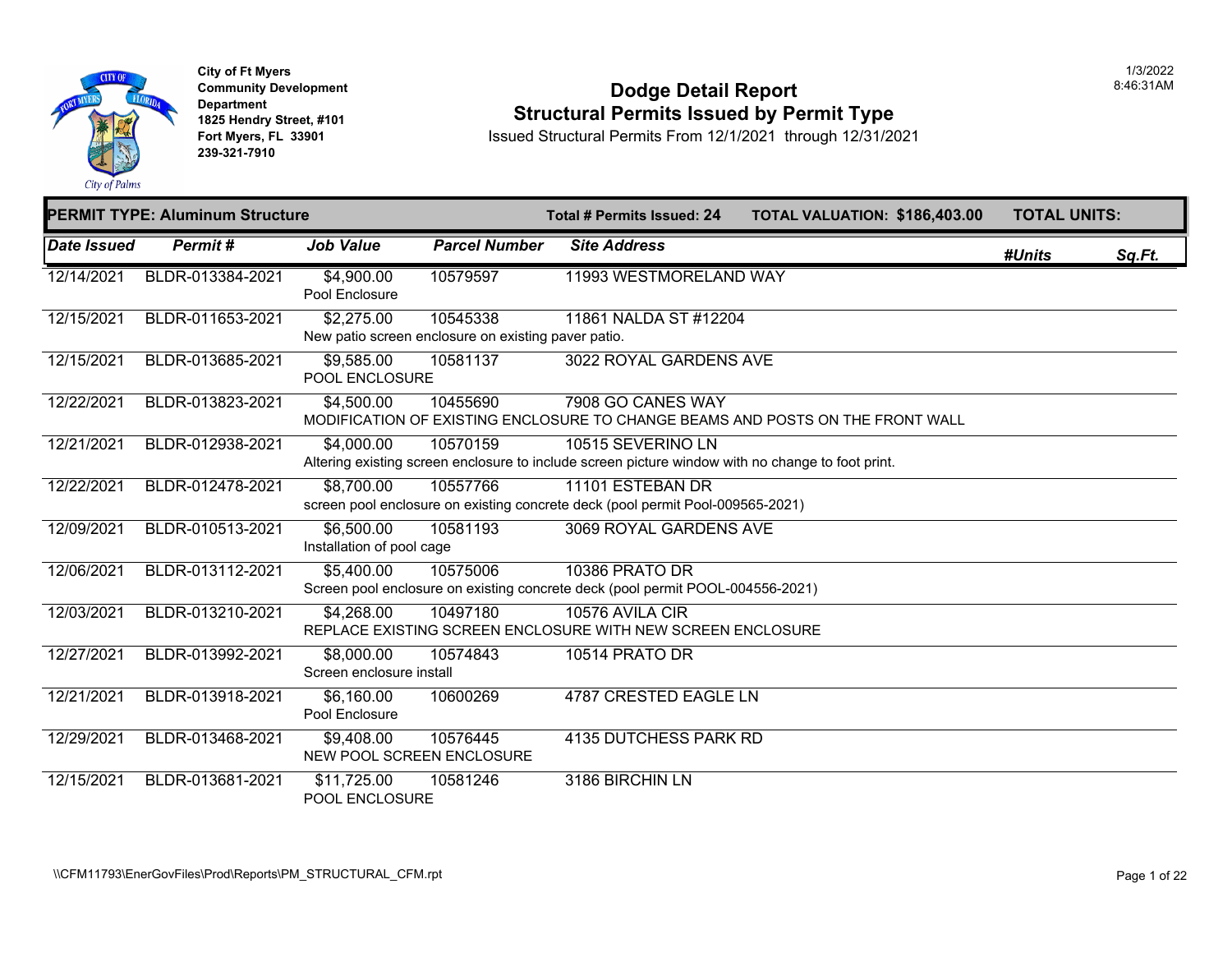

# **Community Development** 8:46:36AM **1825 Hendry Street, #101**<br>1825 Hendry Street, #101 **Structural Permits Issued by Permit Type**<br>12/1/2021 Fort Myers, FL 33901 **12/31/20**

**Issued Structural Permits From 12/1/2021 through 12/31/2021** 

| 12/14/2021 | BLDR-013446-2021                                        | \$13,556.00<br>10591149                                | 11443 TIVERTON TRCE                                                              |
|------------|---------------------------------------------------------|--------------------------------------------------------|----------------------------------------------------------------------------------|
|            |                                                         | NEW POOL SCREEN ENCLOSURE                              |                                                                                  |
| 12/06/2021 | BLDR-013230-2021                                        | \$9,000.00<br>10188108                                 | 1554 ARGYLE DR                                                                   |
|            |                                                         | Screen Enclosure with footer. Pavers already exist.    |                                                                                  |
| 12/21/2021 | BLDR-013919-2021                                        | \$6,668.00<br>10590026                                 | 3920 BLACK EAGLE LN                                                              |
|            |                                                         | Pool Enclosure                                         |                                                                                  |
| 12/21/2021 | BLDR-013920-2021                                        | \$6,160.00<br>10590070                                 | 3935 BLACK EAGLE LN                                                              |
|            |                                                         | Pool Enclosure                                         |                                                                                  |
| 12/28/2021 | BLDR-014037-2021                                        | \$10,000.00<br>10524879                                | 10852 VALENTINA CT                                                               |
|            |                                                         | Install new open view pool enclosure on existing deck. |                                                                                  |
| 12/27/2021 | BLDR-011485-2021                                        | \$8,000.00<br>10496697                                 | 8376 SILVER BIRCH WAY                                                            |
|            |                                                         | BUILD SCREEN ENCLOSURE AROUND ADDED POOL/SPA           |                                                                                  |
| 12/23/2021 | BLDR-013722-2021                                        | \$6,600.00<br>10581131                                 | 3056 ROYAL GARDENS AVE                                                           |
|            |                                                         |                                                        | Screen pool enclosure on existing concrete deck (pool permit Pool-012477-2021)   |
| 12/27/2021 | BLDR-013998-2021                                        | \$8,000.00<br>10575211                                 | 11658 KATI FALLS LN                                                              |
|            |                                                         | install screen enclosure                               |                                                                                  |
| 12/23/2021 | BLDR-013947-2021                                        | \$6,916.00<br>10591185                                 | 11511 TIVERTON TRCE                                                              |
|            |                                                         | Pool Enclosure                                         |                                                                                  |
| 12/10/2021 | BLDR-013489-2021                                        | \$10,620.00<br>10479667                                | 9234 INDEPENDENCE WAY                                                            |
|            |                                                         | NEW POOL SCREEN ENCLOSURE                              |                                                                                  |
| 12/14/2021 | BLDR-013488-2021                                        | \$15,462.00<br>10570635                                | 12252 SUSSEX ST                                                                  |
|            |                                                         | <b>NEW POOL SCREEN ENCLOSURE</b>                       |                                                                                  |
|            |                                                         |                                                        |                                                                                  |
|            | <b>PERMIT TYPE: Aluminum Structure w/ Slab Addition</b> |                                                        | <b>TOTAL UNITS:</b><br>TOTAL VALUATION: \$17,000.00<br>Total # Permits Issued: 1 |

*Date Issued Permit # Job Value Parcel Number Site Address #Units Sq.Ft.*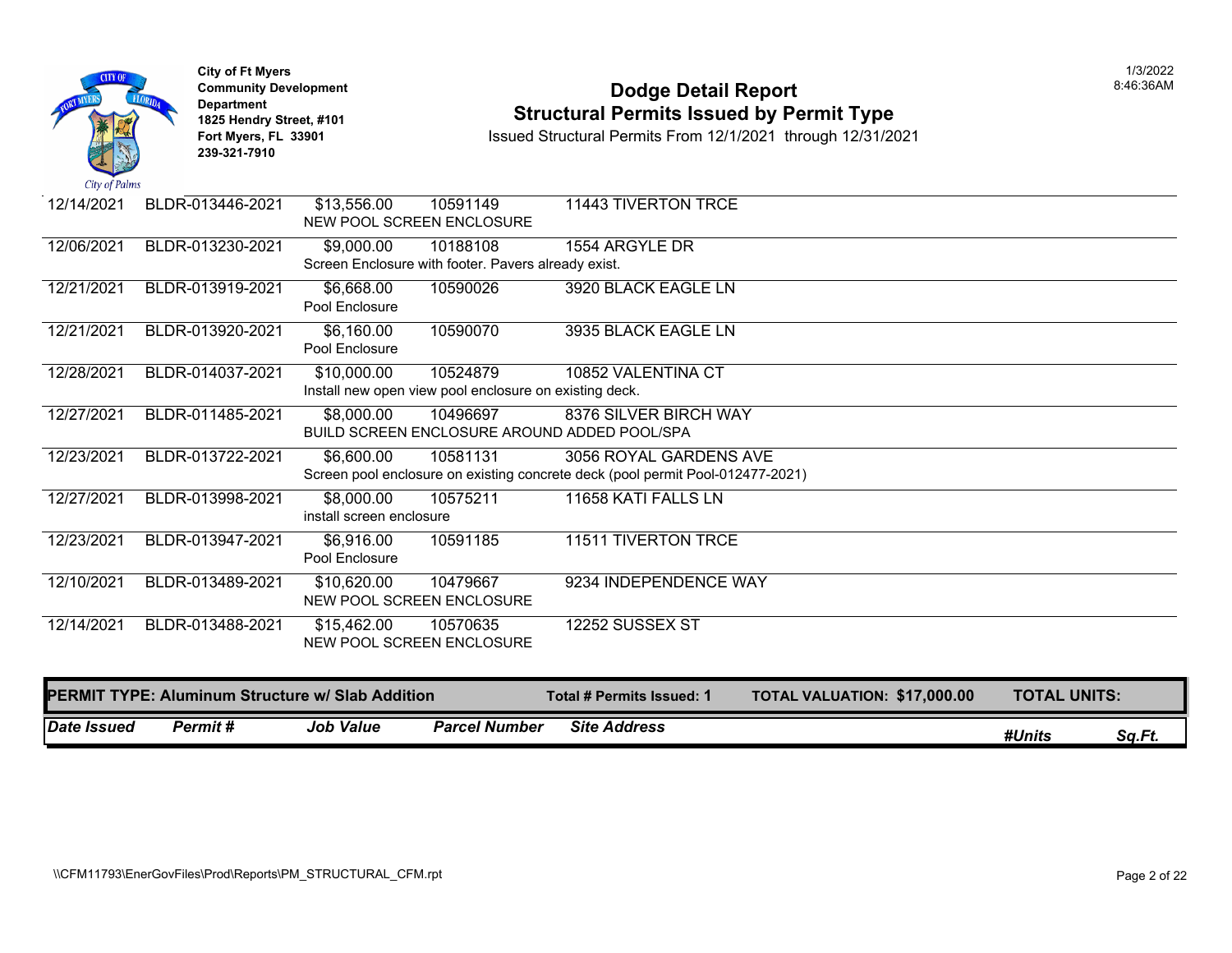

### **Community Development Community Development Community Development 1825 Hendry Street, #101**<br>1825 Hendry Street, #101 **Structural Permits Issued by Permit Type**<br>12/1/2021 through 12/31/20

**Fort Myers, FL 33901** Issued Structural Permits From 12/1/2021 through 12/31/2021

12/03/2021 BLDR-013272-2021 \$17,000.00 10591270 4303 LEMONGRASS DR Installation of a new 16' x 30' paver deck complete with new footers. Fabrication and installation of a new screen enclosure with raised screen roof and the rear wall of the end style that is one opening 10' tall by 30' wide.

| <b>PERMIT TYPE: Awning</b> |                  |                  |                                                                          | Total # Permits Issued: 1   | <b>TOTAL VALUATION: \$17,000</b> |  |  |  |
|----------------------------|------------------|------------------|--------------------------------------------------------------------------|-----------------------------|----------------------------------|--|--|--|
| Date Issued                | Permit #         | <b>Job Value</b> | <b>Parcel Number</b>                                                     | <b>Site Address</b>         |                                  |  |  |  |
| 12/07/2021                 | BLDC-013123-2021 | \$17.000.00      | 10454143                                                                 | 10420 WASHINGTONIA PALM WAY |                                  |  |  |  |
|                            |                  |                  | Install 1 shade sail system with 2 trapezoid sails and one triangle sail |                             |                                  |  |  |  |

|             | <b>IPERMIT TYPE: Commercial Addition</b> |                  | Total # Permits Issued: 1                 | <b>TOTAL VALUATION: \$30,000</b> |  |
|-------------|------------------------------------------|------------------|-------------------------------------------|----------------------------------|--|
| Date Issued | Permit #                                 | <b>Job Value</b> | <b>Parcel Number</b>                      | <b>Site Address</b>              |  |
| 12/08/2021  | BLDC-009857-2021                         | \$30,000.00      | 10250712<br>ADD CORNER OFFICE IN NEWSROOM | 2824 PALM BEACH BLVD             |  |

|                    | <b>PERMIT TYPE: Commercial Interior Build Out</b> |                               |                      | Total # Permits Issued: 5                                                                                         | <b>TOTAL VALUATION: \$943,20</b> |  |
|--------------------|---------------------------------------------------|-------------------------------|----------------------|-------------------------------------------------------------------------------------------------------------------|----------------------------------|--|
| <b>Date Issued</b> | Permit#                                           | <b>Job Value</b>              | <b>Parcel Number</b> | <b>Site Address</b>                                                                                               |                                  |  |
| 12/17/2021         | BLDC-011201-2021                                  | \$80,500.00                   | 10171914             | 2070 MCGREGOR BLVD #1                                                                                             |                                  |  |
|                    |                                                   |                               |                      | Tenant improvements at units 1 and 2 to consist of new interior finishes and lighting. 2 new walls and doc        |                                  |  |
| 12/02/2021         | BLDC-010404-2021                                  | \$247,000.00                  | 10186864             | 23 BARKLEY CIR                                                                                                    |                                  |  |
|                    |                                                   |                               |                      | Interior build out of existing building. Interior framing, electrical, mechanical, plumbing, drywall, flooring, n |                                  |  |
|                    |                                                   | doors.                        |                      |                                                                                                                   |                                  |  |
| 12/13/2021         | BLDC-011043-2021                                  | \$10,700.00                   | 10175895             | 2976 CLEVELAND AVE #B                                                                                             |                                  |  |
|                    |                                                   | Add an ADA compliant bathroom |                      |                                                                                                                   |                                  |  |
| 12/02/2021         | BLDC-011050-2021                                  | \$450,000.00                  | 10547463             | 3230 FORUM BLVD                                                                                                   |                                  |  |
|                    |                                                   | Tenant Build-Out              |                      |                                                                                                                   |                                  |  |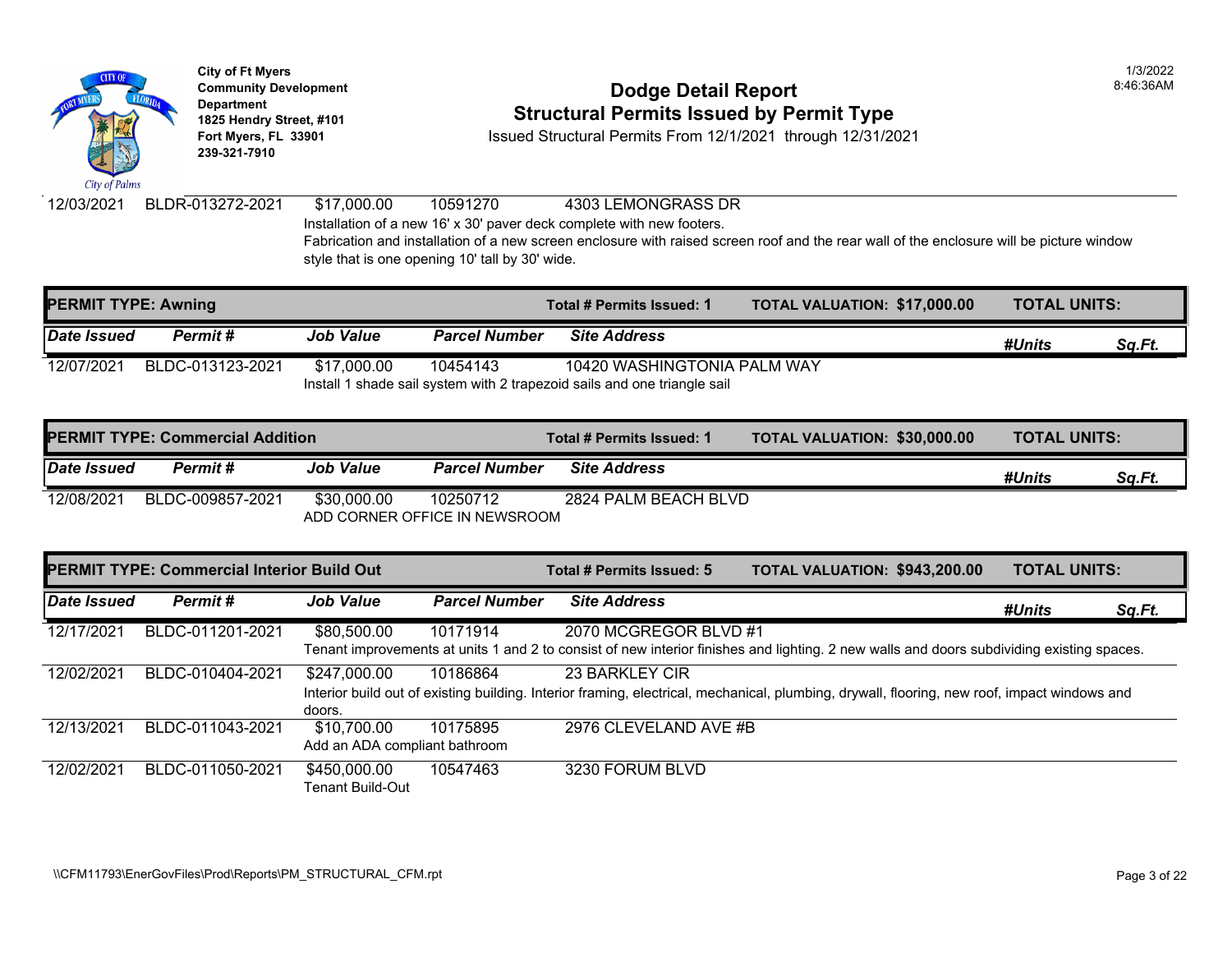

### **Community Development Community Development Community Development 1825 Hendry Street, #101**<br>1825 Hendry Street, #101 **Structural Permits Issued by Permit Type**<br>12/1/2021 through 12/31/20

**Fort Myers, FL 33901** Issued Structural Permits From 12/1/2021 through 12/31/2021

12/13/2021 BLDC-011350-2021 \$155,000.00 10185393 3853 CLEVELAND AVE #160 Interior remodel of existing retail space

|             | <b>PERMIT TYPE: Commercial New Construction</b> |                                     | Total # Permits Issued: 5                           | <b>TOTAL VALUATION: \$4,984,0</b>                                                                       |  |  |
|-------------|-------------------------------------------------|-------------------------------------|-----------------------------------------------------|---------------------------------------------------------------------------------------------------------|--|--|
| Date Issued | Permit#                                         | <b>Job Value</b>                    | <b>Parcel Number</b>                                | <b>Site Address</b>                                                                                     |  |  |
| 12/22/2021  | BLDC-006656-2021                                | 1,123,533.00<br>clubhouse           | 10256213                                            | 12101 GRAND JARDIN DR                                                                                   |  |  |
| 12/15/2021  | BLDC-010569-2021                                | \$60,000.00                         | 10249857<br>Sand Bins only, no electric or plumbing | 4661 LAREDO AVE                                                                                         |  |  |
| 12/13/2021  | BLDC-010284-2021                                | 2,500,000.00<br>New Office Building | 10249840                                            | 4650 CUMMINS CT                                                                                         |  |  |
| 12/21/2021  | BLDC-012015-2021                                | \$860,000.00                        | 10254275                                            | 4170 CANAL ST                                                                                           |  |  |
|             |                                                 |                                     |                                                     | Saw cut and remove existing concrete. Install new building foundation/slab Install new Pre-engineered M |  |  |
|             |                                                 |                                     | Install concrete block processing equipment         |                                                                                                         |  |  |
| 12/22/2021  | BLDC-007512-2021                                | \$440,563.00                        | 10256220                                            | 12049 GRAND JARDIN DR                                                                                   |  |  |
|             |                                                 | Pool House - North                  |                                                     |                                                                                                         |  |  |

|             | <b>PERMIT TYPE: Commercial Renovation</b> |                                        | Total # Permits Issued: 4 | <b>TOTAL VALUATION: \$69,000</b>                                                                                          |  |  |
|-------------|-------------------------------------------|----------------------------------------|---------------------------|---------------------------------------------------------------------------------------------------------------------------|--|--|
| Date Issued | Permit#                                   | <b>Job Value</b>                       | <b>Parcel Number</b>      | <b>Site Address</b>                                                                                                       |  |  |
| 12/15/2021  | BLDC-013218-2021                          | \$50,000.00<br><b>INTERIOR REMODEL</b> | 10254573                  | 4415 METRO PKWY #210                                                                                                      |  |  |
| 12/01/2021  | BLDC-011285-2021                          | \$5,000.00                             | 10186121                  | 4601 FOWLER ST<br>Install new exit door and ADA water fountain. Cleaning and painting                                     |  |  |
| 12/29/2021  | BLDC-013393-2021                          | \$6,500,00<br>conference room.         | 10162437                  | 1825 HENDRY ST #3<br>Remove portion of wall to make opening between spaces. Remove cabinetry & plumbing to create office. |  |  |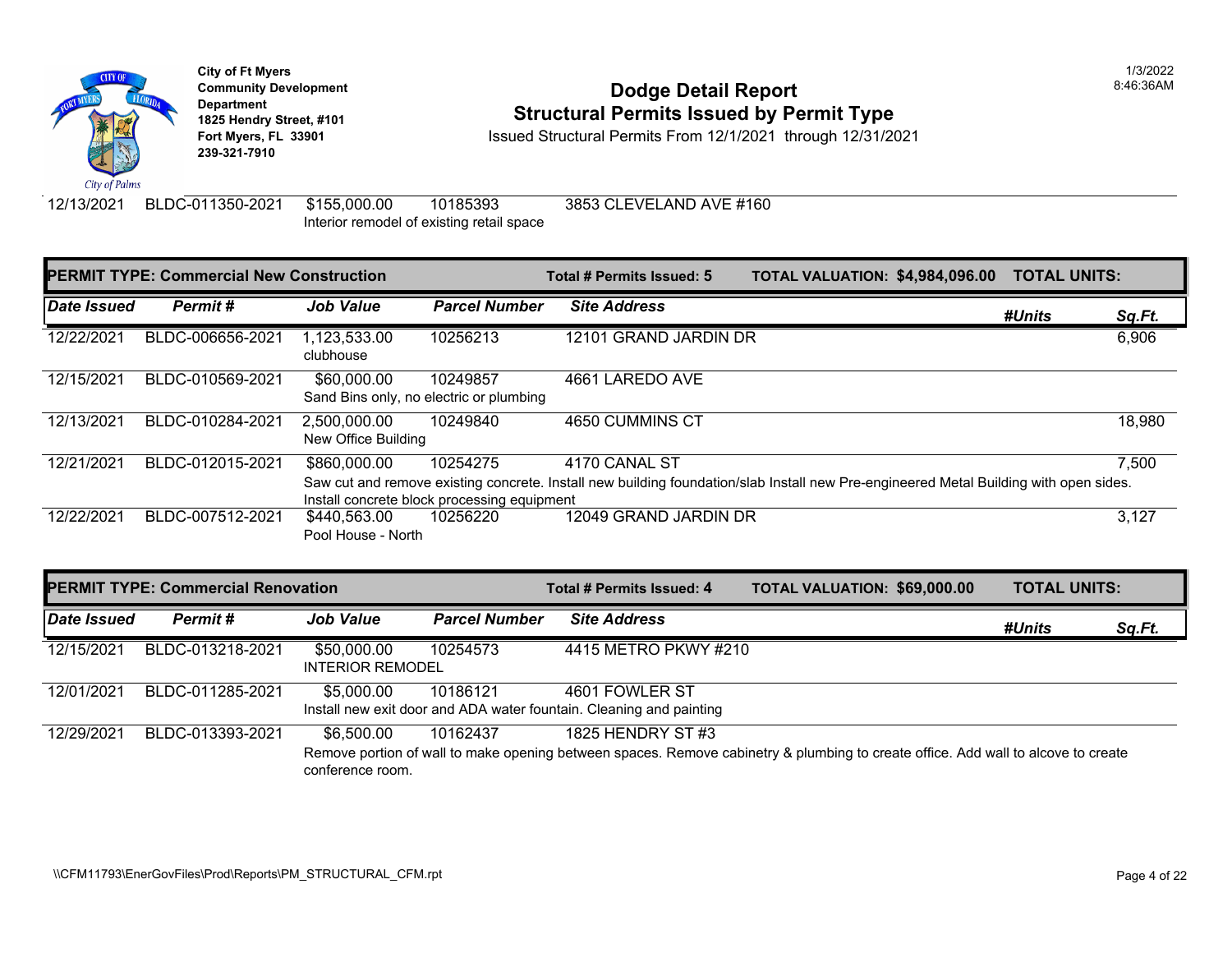

# **Community Development Community Development Community Development 1825 Hendry Street, #101**<br>1825 Hendry Street, #101 **Structural Permits Issued by Permit Type**<br>12/1/2021 through 12/31/20

**Fort Myers, FL 33901** Issued Structural Permits From 12/1/2021 through 12/31/2021

12/09/2021 BLDC-011987-2021 \$7,500.00 10185390 3726 CENTRAL AVE DEMOLITION OF DRYWALLS AND FRAMING TO OPEN OFFICE SPACE

| <b>PERMIT TYPE: Concrete Slab</b> |                  |                                                 |                                                                      | Total # Permits Issued: 4                                                                                                 | <b>TOTAL VALUATION: \$10,232</b> |
|-----------------------------------|------------------|-------------------------------------------------|----------------------------------------------------------------------|---------------------------------------------------------------------------------------------------------------------------|----------------------------------|
| Date Issued                       | Permit#          | <b>Job Value</b>                                | <b>Parcel Number</b>                                                 | <b>Site Address</b>                                                                                                       |                                  |
| 12/28/2021                        | BLDR-013764-2021 | \$3,732.48<br>Cement slab on the back of house. | 10251468                                                             | 1733 DELAWARE AVE                                                                                                         |                                  |
| 12/09/2021                        | BLDR-010695-2021 | \$1,200.00<br><b>POUR CONCRETE SLAB</b>         | 10503593                                                             | <b>130 FRANCIS AVE</b>                                                                                                    |                                  |
| 12/08/2021                        | BLDR-011570-2021 | \$3,500.00                                      | 10584029                                                             | 4217 BLUEGRASS DR<br>dig concrete footer at rear of dwelling 40'x27'x27' dig 12"x12" trench to pour footer using #5 steel |                                  |
| 12/13/2021                        | BLDR-013497-2021 | \$1,800.00                                      | 10571069<br>Put pavers on the top the sand 15x6 ft rectagular shape. | 8908 VIA ISOLA CT                                                                                                         |                                  |

|                                                                      | <b>PERMIT TYPE: Construction Trailer</b> |                  |                      | Total # Permits Issued: 2                                                                              | <b>TOTAL VALUATION: \$70,000</b> |  |  |  |
|----------------------------------------------------------------------|------------------------------------------|------------------|----------------------|--------------------------------------------------------------------------------------------------------|----------------------------------|--|--|--|
| Date Issued                                                          | Permit #                                 | <b>Job Value</b> | <b>Parcel Number</b> | <b>Site Address</b>                                                                                    |                                  |  |  |  |
| 12/08/2021                                                           | BLDC-009500-2021                         | \$50,000.00      | 10445185             | 2250 WIDMAN WAY                                                                                        |                                  |  |  |  |
| Permitting for trailer needed on site during the construction phase. |                                          |                  |                      |                                                                                                        |                                  |  |  |  |
| 12/13/2021                                                           | BLDC-010615-2021                         | \$20,000.00      | 10251517             | 3501 DALE ST                                                                                           |                                  |  |  |  |
|                                                                      |                                          |                  |                      | Construction Trailer for use of Chris-Tel Construction. For feild office while project is being built. |                                  |  |  |  |

| Construction Trailer for use of Chris-Tel Construction. For feild office while project is being built |
|-------------------------------------------------------------------------------------------------------|
|-------------------------------------------------------------------------------------------------------|

|             | <b>PERMIT TYPE: Demolition - Entire Structure</b> |                                             |                      | Total # Permits Issued: 2 | <b>TOTAL VALUATION: \$20,200</b> |
|-------------|---------------------------------------------------|---------------------------------------------|----------------------|---------------------------|----------------------------------|
| Date Issued | <b>Permit #</b>                                   | <b>Job Value</b>                            | <b>Parcel Number</b> | <b>Site Address</b>       |                                  |
| 12/17/2021  | BLDR-013771-2021                                  | \$200.00                                    | 10184132             | 1357 BURTWOOD DR          |                                  |
|             |                                                   | Demolition of small shed close to the home. |                      |                           |                                  |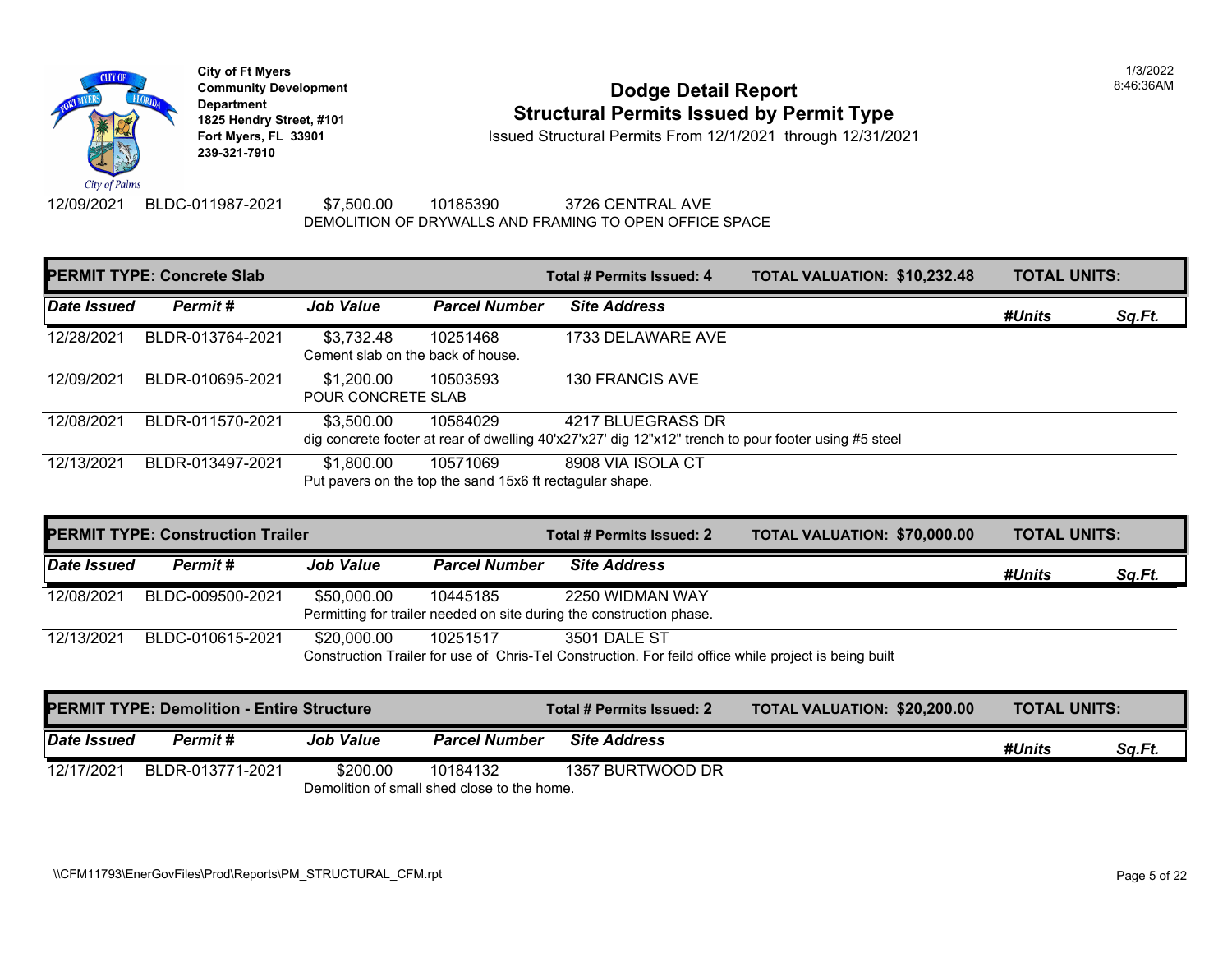

### **Community Development Community Development 1825 Hendry Street, #101 Structural Permits Issued by Permit Type**

**Fort Myers, FL 33901** Issued Structural Permits From 12/1/2021 through 12/31/2021

12/29/2021 BLD2020-01447 \$20,000.00 10585014 2843 MICHIGAN AVE Demolition of building in anticipation of new construction of a multi-family apartment project. (Bldg 2)

| <b>PERMIT TYPE: Demolition - Interior Demo</b> |                                                                |                  | Total # Permits Issued: 1 | <b>TOTAL VALUATION: \$20,000</b>                                                                                     |                                                                                                            |
|------------------------------------------------|----------------------------------------------------------------|------------------|---------------------------|----------------------------------------------------------------------------------------------------------------------|------------------------------------------------------------------------------------------------------------|
| Date Issued                                    | Permit #                                                       | <b>Job Value</b> | <b>Parcel Number</b>      | <b>Site Address</b>                                                                                                  |                                                                                                            |
| 12/08/2021                                     | BLDC-012066-2021                                               | \$20,000.00      | 10185812                  | 4048 EVANS AVE<br>Work is expected to bring the 2nd floor back to a "grey box" shell for new future tenant buildout. | Demolition of existing 2nd Floor buildout. Demolition includes removal of all metal studs, ceilings, MEP's |
|                                                | <b>PERMIT TYPE: Demolition - Minor/Selective (Eng. Report)</b> |                  |                           | Total # Permits Issued: 1                                                                                            | <b>TOTAL VALUATION: \$0.00</b>                                                                             |

|             |                  | $\mathbf{r}$ = $\mathbf{r}$ . $\mathbf{r}$ , $\mathbf{r}$ , $\mathbf{r}$ , $\mathbf{r}$ , $\mathbf{r}$ , $\mathbf{r}$ , $\mathbf{r}$ , $\mathbf{r}$ , $\mathbf{r}$ , $\mathbf{r}$ , $\mathbf{r}$ , $\mathbf{r}$ , $\mathbf{r}$ , $\mathbf{r}$ , $\mathbf{r}$ , $\mathbf{r}$ , $\mathbf{r}$ , $\mathbf{r}$ , |                      |                     |                                                                                                           |
|-------------|------------------|-------------------------------------------------------------------------------------------------------------------------------------------------------------------------------------------------------------------------------------------------------------------------------------------------------------|----------------------|---------------------|-----------------------------------------------------------------------------------------------------------|
| Date Issued | Permit #         | <b>Job Value</b>                                                                                                                                                                                                                                                                                            | <b>Parcel Number</b> | <b>Site Address</b> |                                                                                                           |
| 12/20/2021  | BLDR-014143-2021 | \$0.00                                                                                                                                                                                                                                                                                                      | 10249905             | 3766 MARION ST      |                                                                                                           |
|             |                  |                                                                                                                                                                                                                                                                                                             |                      |                     | Clean/Clear interior to allow for Engineer to walk through ad scope of work. Future Building Renovation p |

**PERMIT TYPE: Fence/Wall/Dump Enclosure Total # Permits Issued: 33 TOTAL VALUATION: \$206,506.74 TOTAL UNITS:**  *Date Issued Permit # Job Value Parcel Number Site Address* 12/16/2021 BLDR-012397-2021 \$1,225.00 10251055 1346 GARDENIA AVE install 70' x 4' high galvanized chain link fence. 12/13/2021 BLDR-005216-2021 \$4,400.00 10175481 1254 BRAMAN AVE 200' OF 6' WOOD FENCE 1 GATE, BACK OF PROPERTY 12/01/2021 BLDR-010647-2021 \$600.00 10173339 2157 CRANFORD AVE Putting fence from corner of house to property line total 45' approx. 12/03/2021 BLDR-012530-2021 \$6,913.25 10176611 1407 ROSADA WAY Install 223ft of 6ft high white vinyl fence with 2 5ft wide gates 12/06/2021 BLDR-013300-2021 \$8,945.00 10183673 1343 JAMBALANA LN Install 234LF of 6'H wood privacy fence with 2 gates.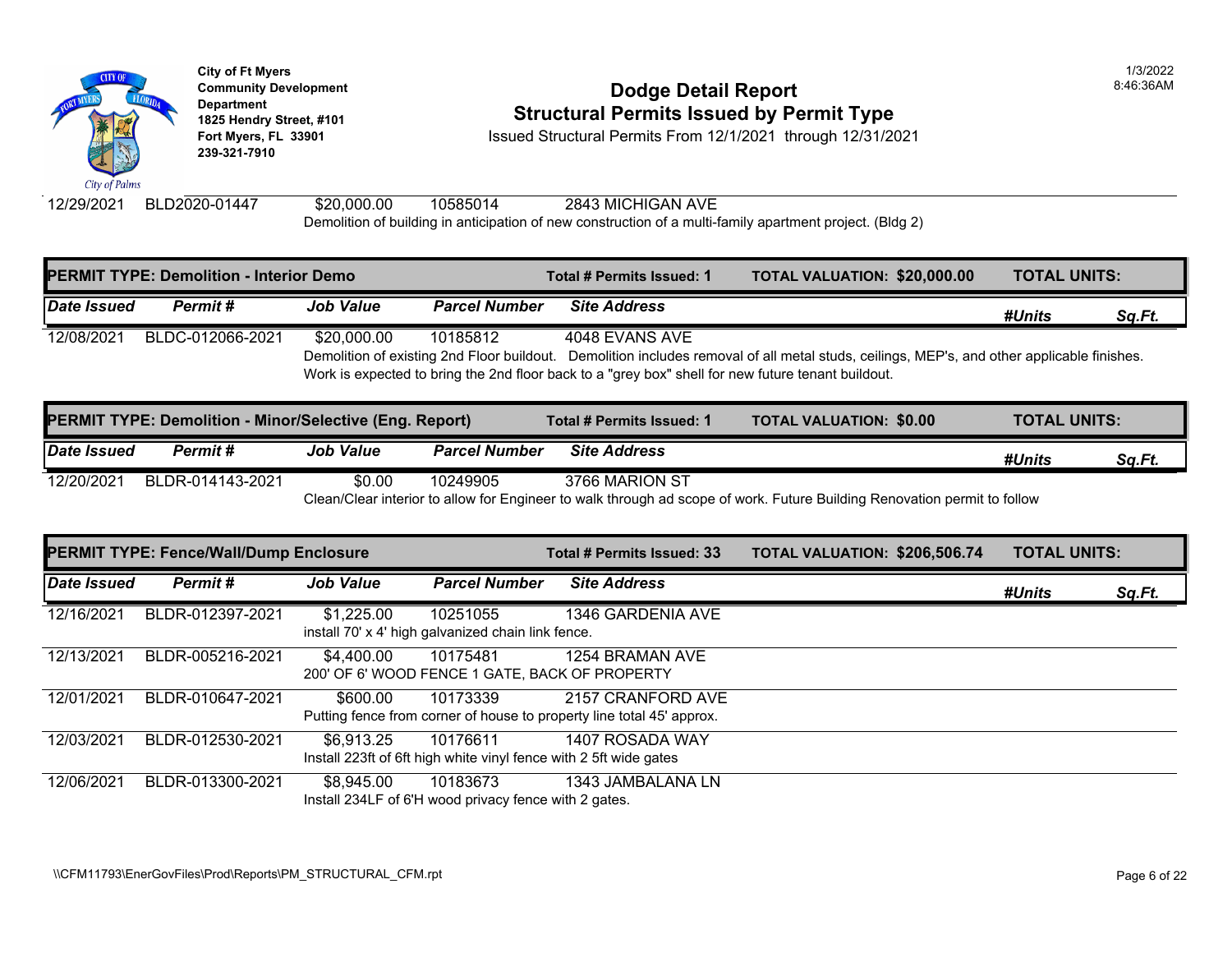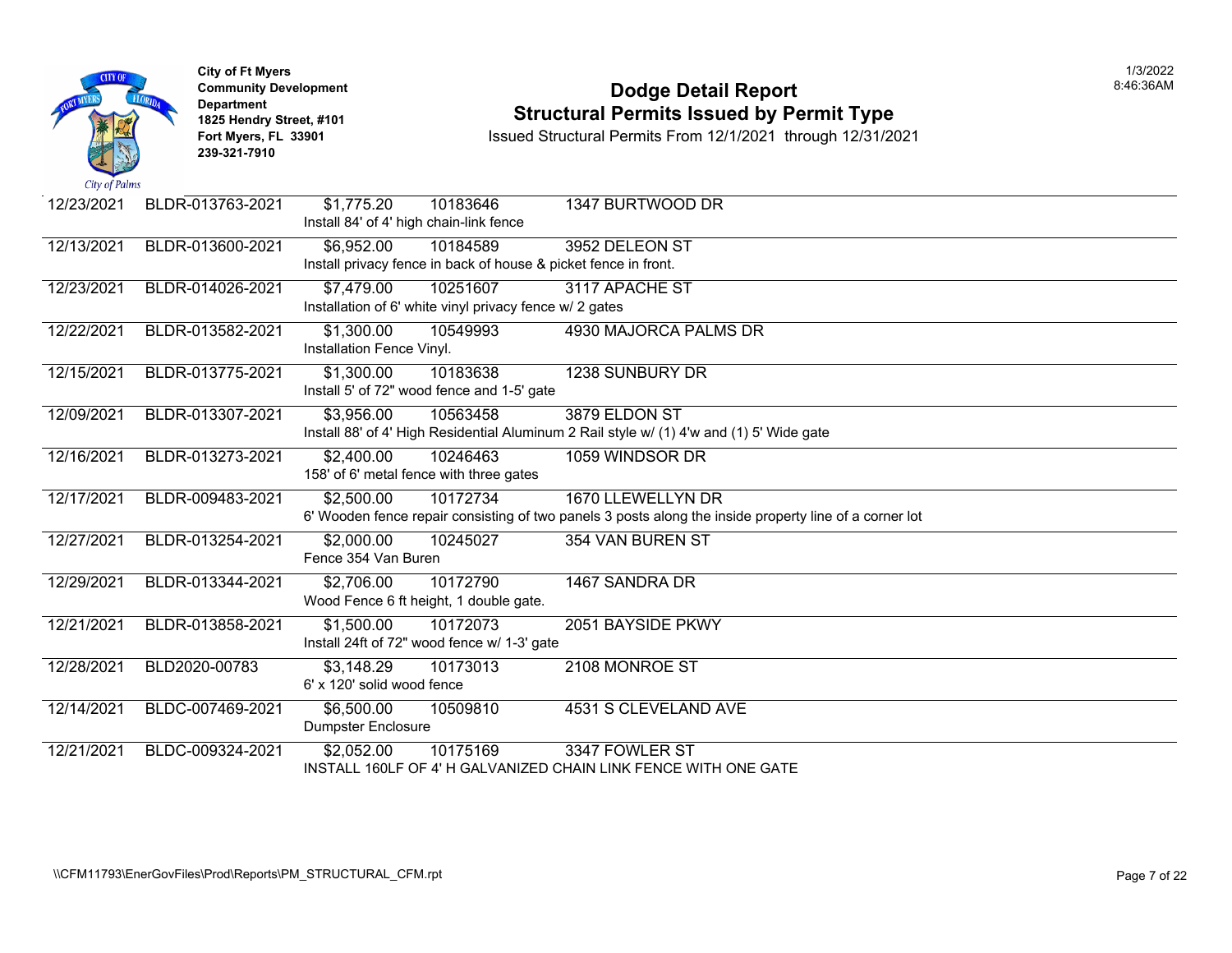

# City of Ft Myers<br> **Community Development**<br> **Bodge Detail Report 1825 Hendry Street, #101 1825 Hendry Street, #101 1825 Hendry Street, #101 Structural Permits Issued by Permit Type**<br> **1825 Hendry Street, #101 1850 Issued Structural Permits From 12/1/2021** through 12/31/20

| Cur of Fullity |                  |                                 |                                                               |                                                                                                              |
|----------------|------------------|---------------------------------|---------------------------------------------------------------|--------------------------------------------------------------------------------------------------------------|
| 12/23/2021     | BLDC-013225-2021 | \$6,485.00                      | 10186769                                                      | 1750 MATTHEW DR                                                                                              |
|                |                  |                                 |                                                               | Erect permanent 72" height chain link fence to enclose mechanical yard (pool equipment) area with gate       |
| 12/13/2021     | BLDC-012248-2021 | \$11,473.00                     | 10588264                                                      | 2160 VERONICA S SHOEMAKER BLVD                                                                               |
|                |                  |                                 |                                                               | INSTALLATION OF DUMPSTER ENCLOSURE WITH CMU WALLS AND FOUNDATION                                             |
| 12/15/2021     | BLDC-013694-2021 | \$15,000.00                     | 10593610                                                      | 3419 FORUM BLVD                                                                                              |
|                |                  | Dog Park Fence                  |                                                               |                                                                                                              |
| 12/07/2021     | BLDC-013137-2021 | \$13,000.00                     | 10602890                                                      | 3550 TEESIDE LN                                                                                              |
|                |                  |                                 |                                                               | INSTALLL 394 LF OF 6' H CHAIN LINK FENCE WTIH 3 GATES INCLUDING 3 STRANDS OF BARB WI                         |
| 12/15/2021     | BLDC-013695-2021 | \$9,000.00                      | 10593610                                                      | 3425 FORUM BLVD                                                                                              |
|                |                  | Extended Patio Fencing - Bldg 1 |                                                               |                                                                                                              |
| 12/06/2021     | BLDC-013199-2021 | \$5,640.00                      | 10186301                                                      | 4701 SUMMERLIN RD                                                                                            |
|                |                  |                                 | Install 580 LF of 6' H Temp fence w/ screen and 1 drive gate. |                                                                                                              |
| 12/15/2021     | BLDC-013693-2021 | \$15,000.00                     | 10593610                                                      | 3425 FORUM BLVD                                                                                              |
|                |                  | Pool Fence                      |                                                               |                                                                                                              |
| 12/15/2021     | BLDC-013697-2021 | \$5,000.00                      | 10593610                                                      | 3425 FORUM BLVD                                                                                              |
|                |                  | <b>Perimeter Fence</b>          |                                                               |                                                                                                              |
| 12/01/2021     | BLDC-013118-2021 | $\sqrt{$14,000.00}$             | 10442036                                                      | 3626 COLONIAL CT                                                                                             |
|                |                  |                                 |                                                               | Deck mount railing, 48" tall around pool with 3 out-swinging, self closing, self latching gates with handles |
| 12/07/2021     | BLDC-013138-2021 | \$14,962.00                     | 10602891                                                      | 3560 TEESIDE LN                                                                                              |
|                |                  |                                 |                                                               | INSTALL 400LF OF 6" H CHAIN LINK FENCE WITH 1 GATE INCLUDING 3 STRAND BARB WIRE @ T                          |
| 12/07/2021     | BLDC-012606-2021 | \$7,815.00                      | 10486376                                                      | 3235 CHAMPION RING RD                                                                                        |
|                |                  |                                 |                                                               | +/-800' of Temporary Construction fence, 6' high. Temporary fence is without the concrete and will be ren    |
|                |                  | construction is fully finished. |                                                               |                                                                                                              |
| 12/15/2021     | BLDC-013696-2021 | \$6,000.00                      | 10593610                                                      | 3419 FORUM BLVD                                                                                              |
|                |                  | Extended Patio Fencing - Bldg 2 |                                                               |                                                                                                              |
| 12/02/2021     | BLDC-012418-2021 | \$5,480.00                      | 10187905                                                      | 10001 MCGREGOR BLVD                                                                                          |
|                |                  |                                 |                                                               | Install 560 LF of 6' temp fence with screen and 1 30' drive gate.                                            |
| 12/02/2021     | BLDC-013193-2021 | \$10,000.00                     | 10602147                                                      | 8981 COLONIAL CENTER DR                                                                                      |
|                |                  | Concrete Retaining Wall         |                                                               |                                                                                                              |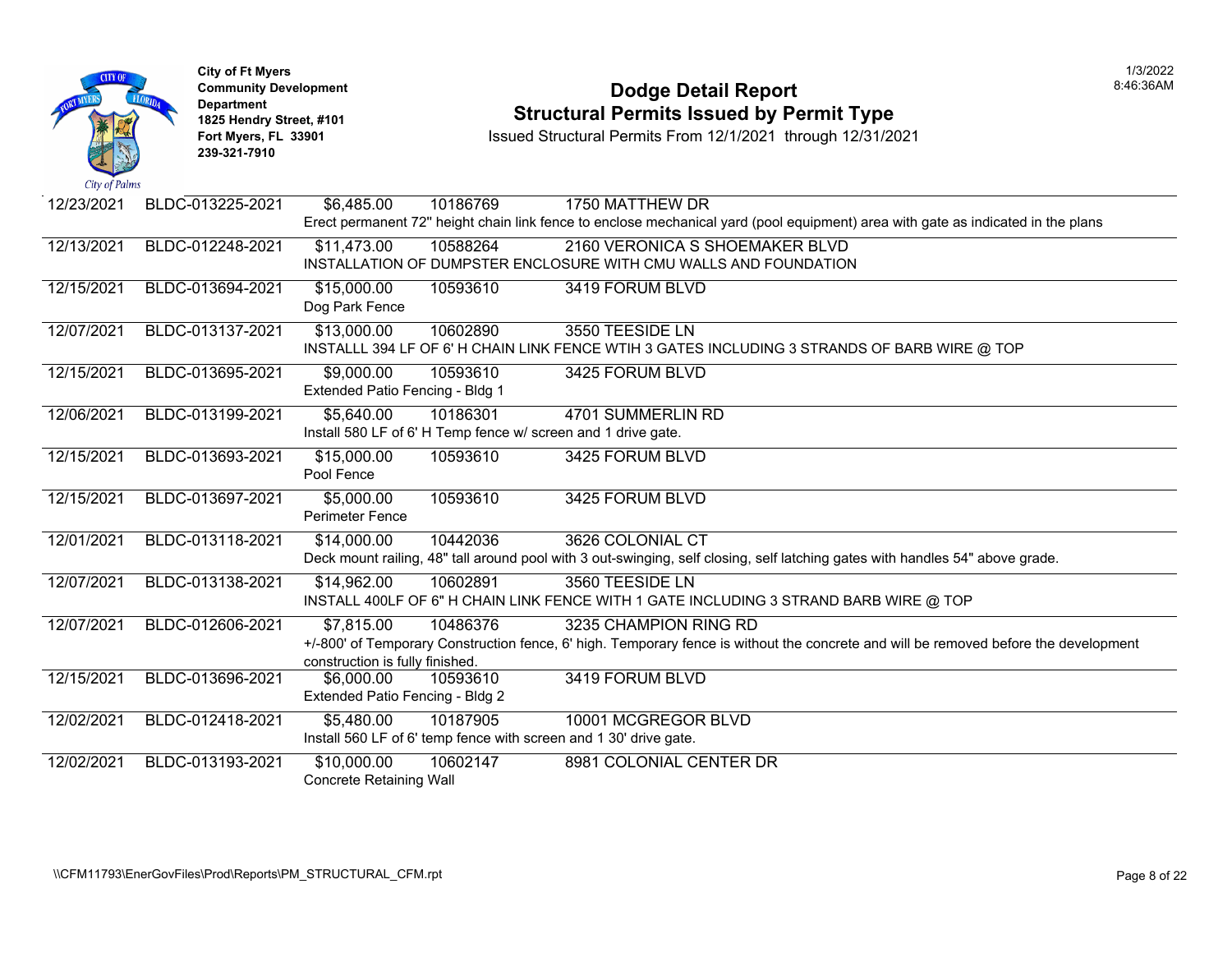

#### **Dodge Detail Report Structural Permits Issued by Permit Type**

Issued Structural Permits From 12/1/2021 through 12/31/2021

|                    | <b>PERMIT TYPE: Garage Door Replacement (OTC)</b> |                  |                                                                     | Total # Permits Issued: 3                                                                | <b>TOTAL VALUATION: \$5,210.00</b> | <b>TOTAL UNITS:</b> |        |
|--------------------|---------------------------------------------------|------------------|---------------------------------------------------------------------|------------------------------------------------------------------------------------------|------------------------------------|---------------------|--------|
| <b>Date Issued</b> | Permit#                                           | <b>Job Value</b> | <b>Parcel Number</b>                                                | <b>Site Address</b>                                                                      |                                    | #Units              | Sq.Ft. |
| 12/16/2021         | BLDR-013579-2021                                  | \$1,505.00       | 10184033                                                            | 3935 MCGREGOR BLVD<br>Replacing the existing garage door, size for size - per FL 31372.9 |                                    |                     |        |
| 12/09/2021         | BLDR-013690-2021                                  | \$1,545.00       | 10175480<br>Replacing the garage door size for size per FL #14529.2 | 1250 BRAMAN AVE                                                                          |                                    |                     |        |
| 12/09/2021         | BLDR-013590-2021                                  | \$2,160.00       | 10251603<br>INSTALLING 8 X 7 GARAGE DOOR SIZE FOR SIZE              | 3122 SECOND ST                                                                           |                                    |                     |        |
|                    | <b>PERMIT TYPE: Garage/Carport</b>                |                  |                                                                     | Total # Permits Issued: 8                                                                | TOTAL VALUATION: \$540,685.50      | <b>TOTAL UNITS:</b> |        |
| Date Issued        | Permit#                                           | <b>Job Value</b> | <b>Parcel Number</b>                                                | <b>Site Address</b>                                                                      |                                    | #Units              | Sq.Ft. |
| 12/16/2021         | BLDR-013465-2021                                  | \$30,000.00      | 10577891                                                            | 4189 MCGREGOR BLVD                                                                       |                                    |                     | 299    |
|                    |                                                   |                  | Construction of detached garage one of two                          |                                                                                          |                                    |                     |        |

|            |                  |                                  | Construction of detached garage two of two |                                                                                        |       |
|------------|------------------|----------------------------------|--------------------------------------------|----------------------------------------------------------------------------------------|-------|
| 12/09/2021 | BLDC-011277-2021 | \$5,273.00                       | 10584794                                   | 4500 DR MARTIN LUTHER KING JR BLVD                                                     |       |
|            |                  |                                  |                                            | 18 x 20 x 9 Carport at City Nursery that will be placed on #57 stone- No Concrete Slab |       |
| 12/30/2021 | BLDM-011530-2021 | \$87,329.76<br>Carport #1        | 10256213                                   | 12116 GRAND JARDIN DR                                                                  | 1,176 |
| 12/30/2021 | BLDM-011536-2021 | \$87,329.76<br>Carport #2        | 10256213                                   | 12124 GRAND JARDIN DR                                                                  | 1,176 |
| 12/30/2021 | BLDM-011545-2021 | \$87,329.76<br>Carport #3        | 10256213                                   | 12138 GRAND JARDIN DR                                                                  | 1,176 |
| 12/30/2021 | BLDM-011558-2021 | \$106,711.60<br>Garage #4 Type I | 10256213                                   | 12147 GRAND JARDIN DR                                                                  | 1,437 |

1/3/2022 8:46:36AM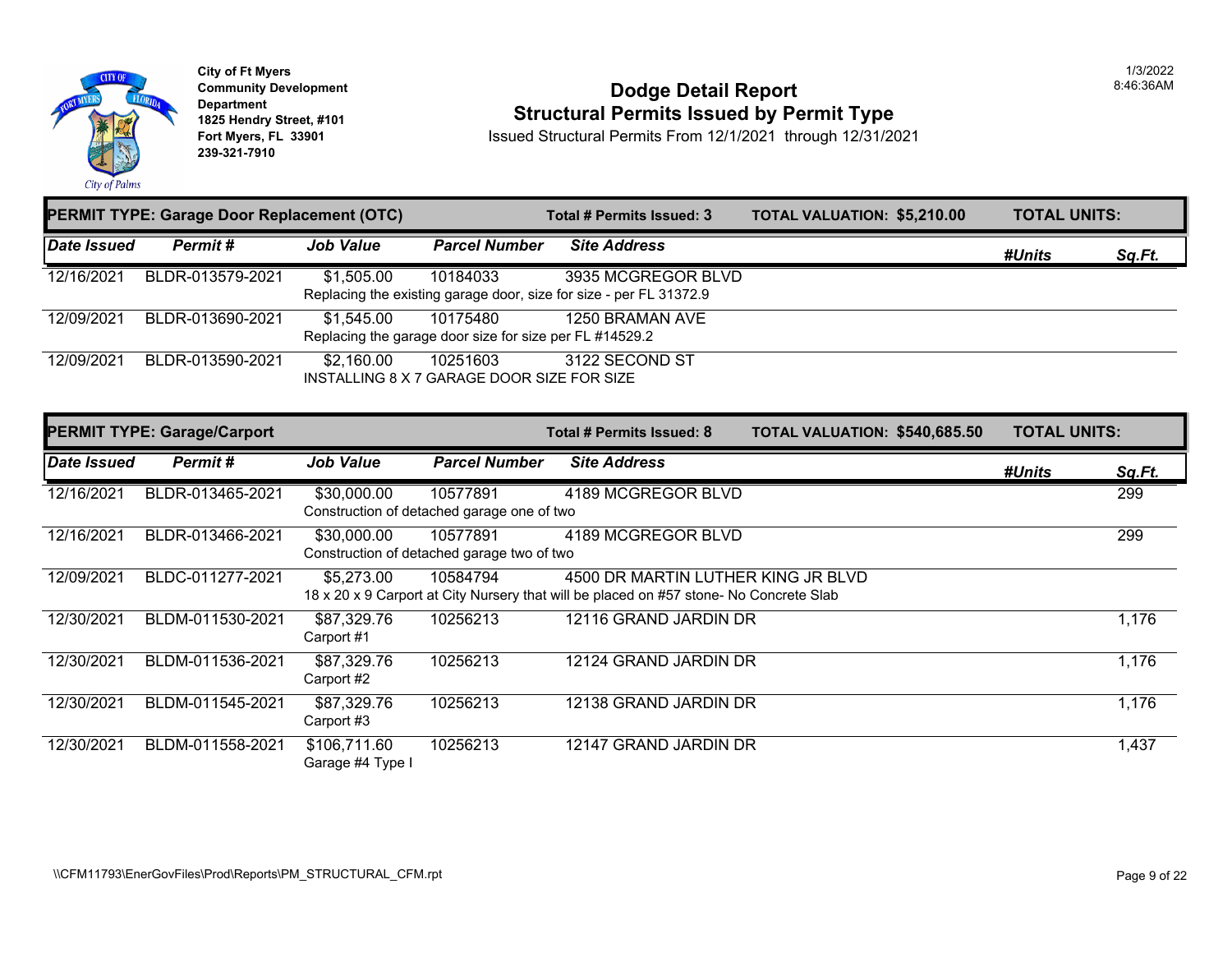

# **Community Development Community Development Community Development 1825 Hendry Street, #101**<br>1825 Hendry Street, #101 **Structural Permits Issued by Permit Type**<br>12/1/2021 through 12/31/20

**Fort Myers, FL 33901** Issued Structural Permits From 12/1/2021 through 12/31/2021

Garage #2 Type I

12/30/2021 BLDM-011556-2021 \$106,711.62 10256213 12123 GRAND JARDIN DR

| <b>PERMIT TYPE: Generator</b> |                  |                  |                                                                          | Total # Permits Issued: 6                                                                                                                                                                                                                                                                                          | <b>TOTAL VALUATION: \$102,48</b> |  |
|-------------------------------|------------------|------------------|--------------------------------------------------------------------------|--------------------------------------------------------------------------------------------------------------------------------------------------------------------------------------------------------------------------------------------------------------------------------------------------------------------|----------------------------------|--|
| <b>Date Issued</b>            | Permit#          | <b>Job Value</b> | <b>Parcel Number</b>                                                     | <b>Site Address</b>                                                                                                                                                                                                                                                                                                |                                  |  |
| 12/14/2021                    | BLDR-012192-2021 | \$16,217.00      | 10563681<br>Install a 22kw generator w/ a 200a automatic transfer switch | 4536 WATERCOLOR WAY                                                                                                                                                                                                                                                                                                |                                  |  |
| 12/06/2021                    | BLDR-012449-2021 | \$16,127.95      | 10565601                                                                 | 10866 MAITLAND WAY<br>Set and secure 22kw generator using 3/8" x 5" stainless steel bolts onto a pre-poured concrete pad. Insta<br>Automatic Transfer Switch to the generator and service panel. Set and install 500 gallon UG LP tank. Rul<br>ground) from LP tank to generator. Secure and test all connections. |                                  |  |
| 12/08/2021                    | BLDR-012715-2021 | \$21,717.61      | 10567083<br>Install 22kw Generator $+$ (1) 200 amp ATS $+$ 500 gal UG LP | 10357 MATERITA DR                                                                                                                                                                                                                                                                                                  |                                  |  |
| 12/20/2021                    | BLDR-013425-2021 | \$21,098.11      | 10567084                                                                 | 10355 MATERITA DR<br>Install 22kw Generator $+$ (1) 200 amp ATS $+$ 500 gal UG LP Tank                                                                                                                                                                                                                             |                                  |  |
| 12/23/2021                    | BLDR-013256-2021 | \$17,324.00      | 10183989                                                                 | 1364 SHADOW LN<br>Install 24KW Generac generator & 200amp ATS; Install 250UG GL propane tank for gen install.                                                                                                                                                                                                      |                                  |  |
| 12/14/2021                    | BLDC-006785-2021 | \$10,000.00      | 10185641<br>power for existing AT&T cell tower faciltiy.                 | 3719 CENTRAL AVE<br>Replace existing generator on existing concrete pad with new 50 kw diesel generator and install new ATS                                                                                                                                                                                        |                                  |  |

| <b>PERMIT TYPE: Marine Related</b> |                  |                                           |                      | Total # Permits Issued: 2 | <b>TOTAL VALUATION: \$35,000</b> |
|------------------------------------|------------------|-------------------------------------------|----------------------|---------------------------|----------------------------------|
| Date Issued                        | Permit #         | <b>Job Value</b>                          | <b>Parcel Number</b> | <b>Site Address</b>       |                                  |
| 12/21/2021                         | BLDR-013864-2021 | \$25,000.00<br>Replacing 85' of Seawall   | 10244926             | 4107 E RIVER DR           |                                  |
| 12/21/2021                         | BLDR-013860-2021 | \$10,000.00<br>Install 35' Retaining Wall | 10584219             | 1201 CALOOSA POINTE       |                                  |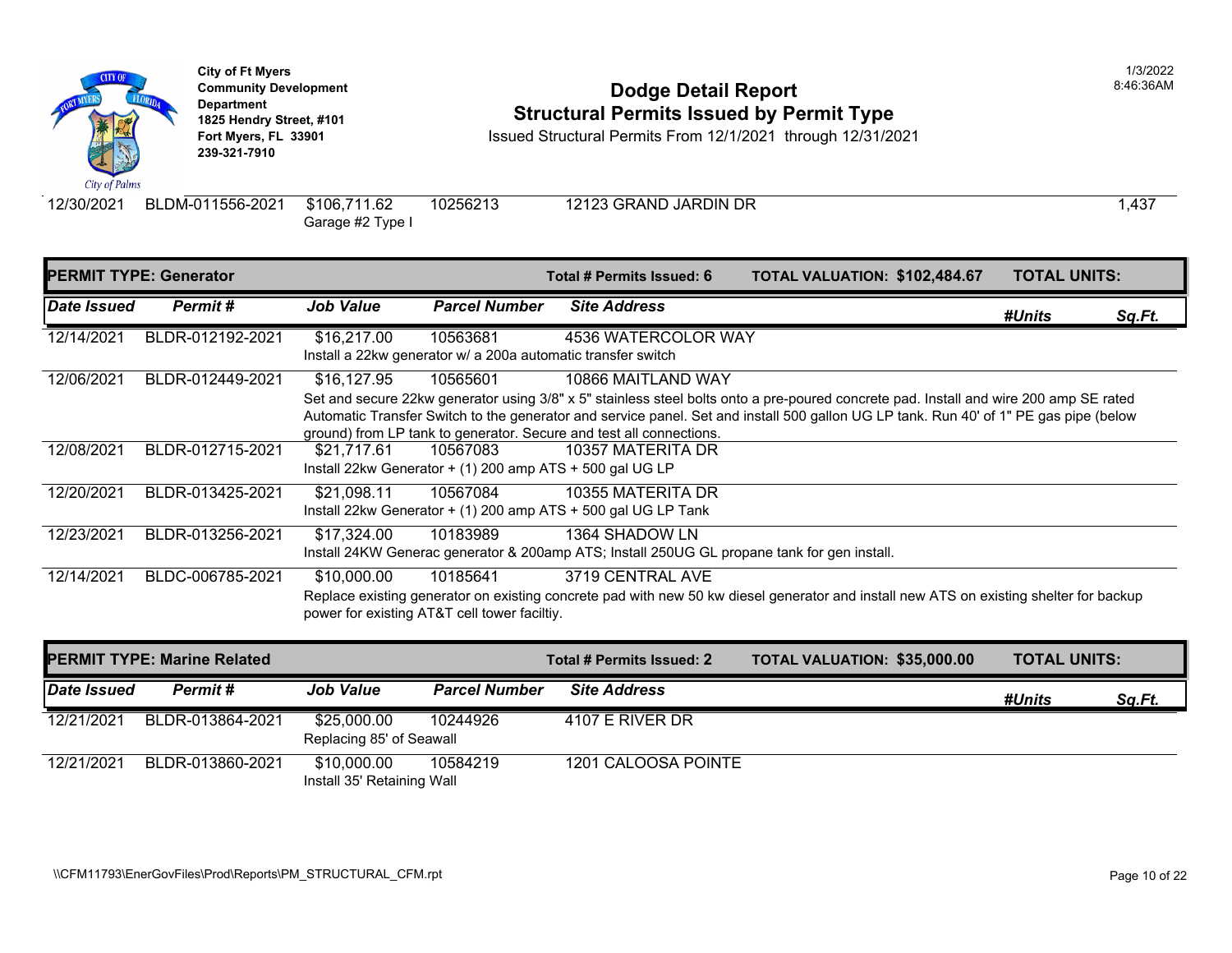

#### **Dodge Detail Report Structural Permits Issued by Permit Type**

Issued Structural Permits From 12/1/2021 through 12/31/2021

|             | PERMIT TYPE: Multi-Family Residential New Construction  |                                           |                      | Total # Permits Issued: 7                                                                               | TOTAL VALUATION: \$29,803,034.00 TOTAL UNITS:                                                                                              |                     |               |
|-------------|---------------------------------------------------------|-------------------------------------------|----------------------|---------------------------------------------------------------------------------------------------------|--------------------------------------------------------------------------------------------------------------------------------------------|---------------------|---------------|
| Date Issued | Permit#                                                 | <b>Job Value</b>                          | <b>Parcel Number</b> | <b>Site Address</b>                                                                                     |                                                                                                                                            | #Units              | <u>Sq.Ft.</u> |
| 12/30/2021  | BLDM-011508-2021                                        | 6,840,425.00                              | 10256213             | 12113 GRAND JARDIN DR<br>36 unit Residential Multi-Family Apartment Building - Building #2 Type III     |                                                                                                                                            | 36                  | 43,528        |
| 12/22/2021  | BLDM-011501-2021                                        | 3,650,752.00                              | 10256213             | 12164 GRAND JARDIN DR<br>24 unit Residential Multi-Family Apartment Building- Building #10 Type I       |                                                                                                                                            | $\overline{24}$     | 23,231        |
| 12/22/2021  | BLDM-011525-2021                                        | 6,840,425.00                              | 10256213             | 12158 GRAND JARDIN DR<br>36 unit Residential Multi-Family Apartment Building - Building #9 Type III     |                                                                                                                                            | $\overline{36}$     | 43,528        |
| 12/15/2021  | BLDM-011506-2021                                        | 5,323,299.00                              | 10256213             | 12152 GRAND JARDIN DR<br>24 unit Residential Multi-Family Apartment Building - Building #8 Bldg Type II |                                                                                                                                            | 24                  | 33,874        |
| 12/30/2021  | BLDM-002254-2020                                        | \$153,854.00<br>one (1) two-bedroom unit. | 10600375             | 10240 SOLTURA DR                                                                                        | New construction of a two-bedroom cottage (Building #79) within the Soltura at the Forum Multifamily Rental Community that will consist of |                     | 1,379         |
| 12/30/2021  | BLDM-002256-2020                                        | \$153,854.00<br>one (1) two-bedroom unit. | 10600375             | 10174 SOLTURA DR                                                                                        | New construction of a two-bedroom cottage (Building #86) within the Soltura at the Forum Multifamily Rental Community that will consist of | 1                   | 1,379         |
| 12/30/2021  | BLDM-011518-2021                                        | 6,840,425.00                              | 10256213             | 12140 GRAND JARDIN DR<br>36 unit Residential Multi-Family Apartment Building -Building #6 Type III      |                                                                                                                                            | 36                  | 43,528        |
|             | <b>PERMIT TYPE: Multi-Family Residential Renovation</b> |                                           |                      | <b>Total # Permits Issued: 4</b>                                                                        | TOTAL VALUATION: \$160,160.00                                                                                                              | <b>TOTAL UNITS:</b> |               |
| Date Issued | Permit#                                                 | <b>Job Value</b>                          | <b>Parcel Number</b> | <b>Site Address</b>                                                                                     |                                                                                                                                            | #Units              | Sq.Ft.        |
| 12/22/2021  | BLDM-013312-2021                                        | \$4,500.00                                | 10545290             | 11875 KEMENA ST                                                                                         |                                                                                                                                            |                     |               |

|            |                  | Roof repair incidental stucco repairs |                                              |                                                                                                                                 |
|------------|------------------|---------------------------------------|----------------------------------------------|---------------------------------------------------------------------------------------------------------------------------------|
| 12/09/2021 | BLDM-012282-2021 | \$35.660.00                           | 10546126                                     | 2745 FIRST ST #2401                                                                                                             |
|            |                  |                                       |                                              | Remodel Master Bath & Guest Bath-Disconnect & Reconnect sinks & faucets, install Shower Pans, Shower enclosure- retile (176 sq) |
|            |                  |                                       | Remove Kitchen Countertop & Installation new |                                                                                                                                 |
| 12/22/2021 | BLDM-013523-2021 | \$35.000.00                           | 10174643                                     | 3079 CLEVELAND AVE #30                                                                                                          |
|            |                  |                                       | Renovation of termite damaged flood system   |                                                                                                                                 |

1/3/2022 8:46:36AM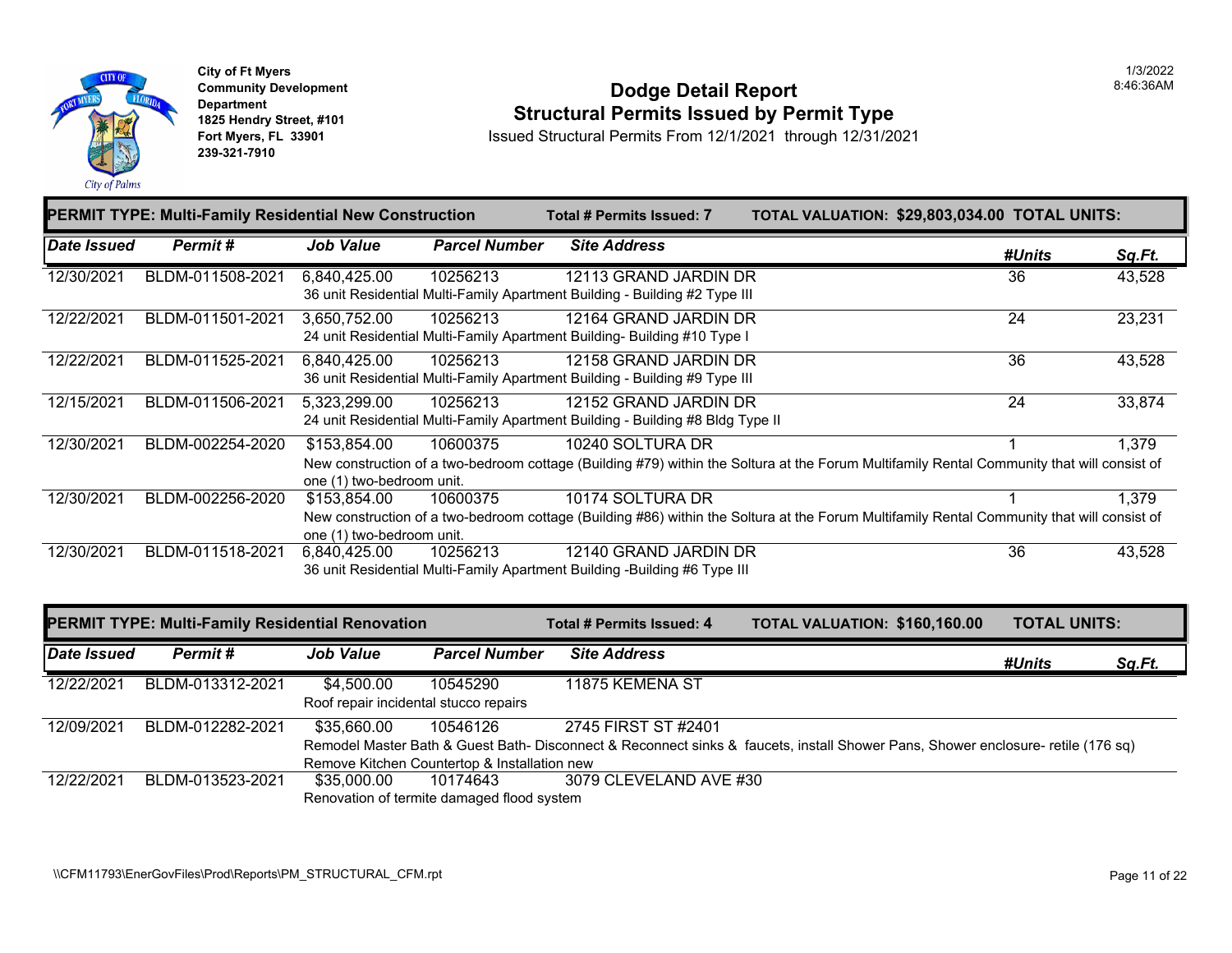

### **Community Development Community Development Community Development 1825 Hendry Street, #101**<br>1825 Hendry Street, #101 **Structural Permits Issued by Permit Type**<br>12/1/2021 through 12/31/20

**Fort Myers, FL 33901** Issued Structural Permits From 12/1/2021 through 12/31/2021

12/09/2021 BLDM-009858-2021 \$85,000.00 10540378 2104 W FIRST ST #2601 Demo master shower and tub. Install new master bath shower, replace plumbing and electrical fixtures, i remove arches, install cove

| <b>PERMIT TYPE: Other/Siding (OTC)</b> |                  |                  |                                                   | Total # Permits Issued: 2                                                                  | <b>TOTAL VALUATION: \$3,400.0</b> |  |
|----------------------------------------|------------------|------------------|---------------------------------------------------|--------------------------------------------------------------------------------------------|-----------------------------------|--|
| <b>Date Issued</b>                     | Permit #         | <b>Job Value</b> | <b>Parcel Number</b>                              | <b>Site Address</b>                                                                        |                                   |  |
| 12/03/2021                             | BLDR-013650-2021 | \$3,000.00       | 10449915                                          | 3769 MINNESOTA DR<br>REMOVE APPROXIMATELY 1200 SQ FT OF SIDING AND REPLACE WITH NEW SIDING |                                   |  |
| 12/20/2021                             | BLDR-014133-2021 | \$400.00         | 10175882<br>HANG VINYL SIDING OVER EXISTING WALLS | 1825 LINHART AVE #45                                                                       |                                   |  |

|             | <b>PERMIT TYPE: Radio/TV Antenna/Satellite Dish</b> |                                                           |                      | Total # Permits Issued: 2                                                            | <b>TOTAL VALUATION: \$90,000</b> |
|-------------|-----------------------------------------------------|-----------------------------------------------------------|----------------------|--------------------------------------------------------------------------------------|----------------------------------|
| Date Issued | Permit #                                            | <b>Job Value</b>                                          | <b>Parcel Number</b> | <b>Site Address</b>                                                                  |                                  |
| 12/28/2021  | BLDC-013492-2021                                    | \$25,000.00                                               | 10176405             | 1915 HALGRIM AVE<br>Remove and Replace Existing Telecom Equipment with New Equipment |                                  |
| 12/30/2021  | BLDC-013539-2021                                    | \$65,000.00<br>Swap antennas on existing telecom facility | 10554202             | 2501 ORTIZ AVE                                                                       |                                  |

| <b>PERMIT TYPE: Reduction</b> |               |                       |                      | Total # Permits Issued: 2           | <b>TOTAL VALUATION:</b> |
|-------------------------------|---------------|-----------------------|----------------------|-------------------------------------|-------------------------|
| Date Issued                   | Permit#       | <b>Job Value</b>      | <b>Parcel Number</b> | <b>Site Address</b>                 |                         |
| 12/06/2021                    | SWU2011-00185 |                       | 10508706             | 4101 RESIDENCE DR #- common element |                         |
|                               |               | Reduction application |                      |                                     |                         |
| 12/06/2021                    | SWU2011-00185 |                       | 10508705             | 4101 RESIDENCE DR #- common element |                         |
|                               |               | Reduction application |                      |                                     |                         |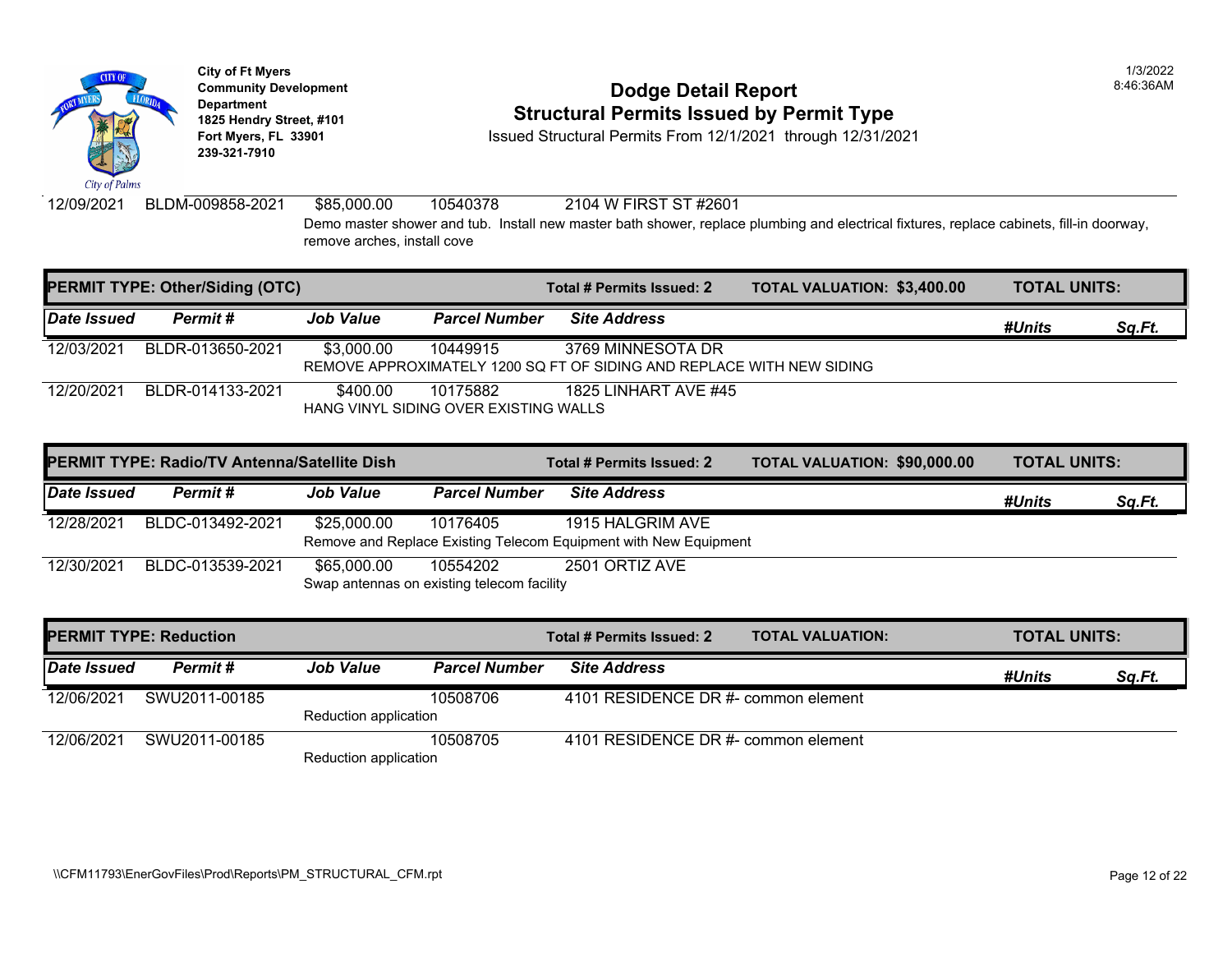

### **Dodge Detail Report Structural Permits Issued by Permit Type**

Issued Structural Permits From 12/1/2021 through 12/31/2021

|             | <b>PERMIT TYPE: Sheds/Utility Structure</b> |                                                      |                                                       | Total # Permits Issued: 9                                                                      | <b>TOTAL VALUATION: \$1,066,6</b> |
|-------------|---------------------------------------------|------------------------------------------------------|-------------------------------------------------------|------------------------------------------------------------------------------------------------|-----------------------------------|
| Date Issued | Permit#                                     | <b>Job Value</b>                                     | <b>Parcel Number</b>                                  | <b>Site Address</b>                                                                            |                                   |
| 12/29/2021  | BLDR-014062-2021                            | \$4,385.00                                           | 10246890                                              | 1028 POLK ST<br>Build Lean-To shed 6'w x 10'L - no electric, concrete or other trades          |                                   |
| 12/13/2021  | BLDR-003384-2021                            | \$2,885.00<br>PRE-FAB 10X10 LARK SHED                | 10246428                                              | 25 ROANOKE DR                                                                                  |                                   |
| 12/08/2021  | BLDR-012981-2021                            | \$100.00                                             | 10250100                                              | 1419 MARKLAND AVE<br>Moved 2 sheds from 6184 Meadowview Cir to 1419 Markland Ave               |                                   |
| 12/07/2021  | BLDR-005429-2021                            | \$2,800.00<br>Shed                                   | 10246538                                              | 1106 ROSE AVE                                                                                  |                                   |
| 12/28/2021  | BLDR-014035-2021                            | \$12,600.00<br>Installation of Tiki Hut as per plans | 10183799                                              | 1300 RIO VISTA                                                                                 |                                   |
| 12/28/2021  | BLDC-013372-2021                            | \$32,500.00                                          | 10445185                                              | 2250 WIDMAN WAY<br>Utility Shed/Structure permit application for proposed bus shelter #1.      |                                   |
| 12/16/2021  | BLDC-013267-2021                            | \$950,000.00                                         | 10162528                                              | 2000 W FIRST ST<br>Install a new commercial playground including all foundation and equipment. |                                   |
| 12/28/2021  | BLDC-013373-2021                            | \$32,500.00                                          | 10445185                                              | 2250 WIDMAN WAY<br>Utility shed/structure permit application for proposed bus shelter #2.      |                                   |
| 12/01/2021  | BLDC-012168-2021                            | \$28,834.00                                          | 10610024<br>Install Playground with concrete footers. | 9290 CADENCE CT                                                                                |                                   |

| <b>PERMIT TYPE: Shutter</b> |                                           |                  |                      | Total # Permits Issued: 12 | <b>TOTAL VALUATION: \$127,09</b> |  |
|-----------------------------|-------------------------------------------|------------------|----------------------|----------------------------|----------------------------------|--|
| Date Issued                 | Permit #                                  | <b>Job Value</b> | <b>Parcel Number</b> | <b>Site Address</b>        |                                  |  |
| 12/07/2021                  | BLDM-013412-2021                          | \$6.227.00       | 10502049             | 10020 SKY VIEW WAY #901    |                                  |  |
|                             | Installing 1 Moto. Rd Screen FL#: 11291.1 |                  |                      |                            |                                  |  |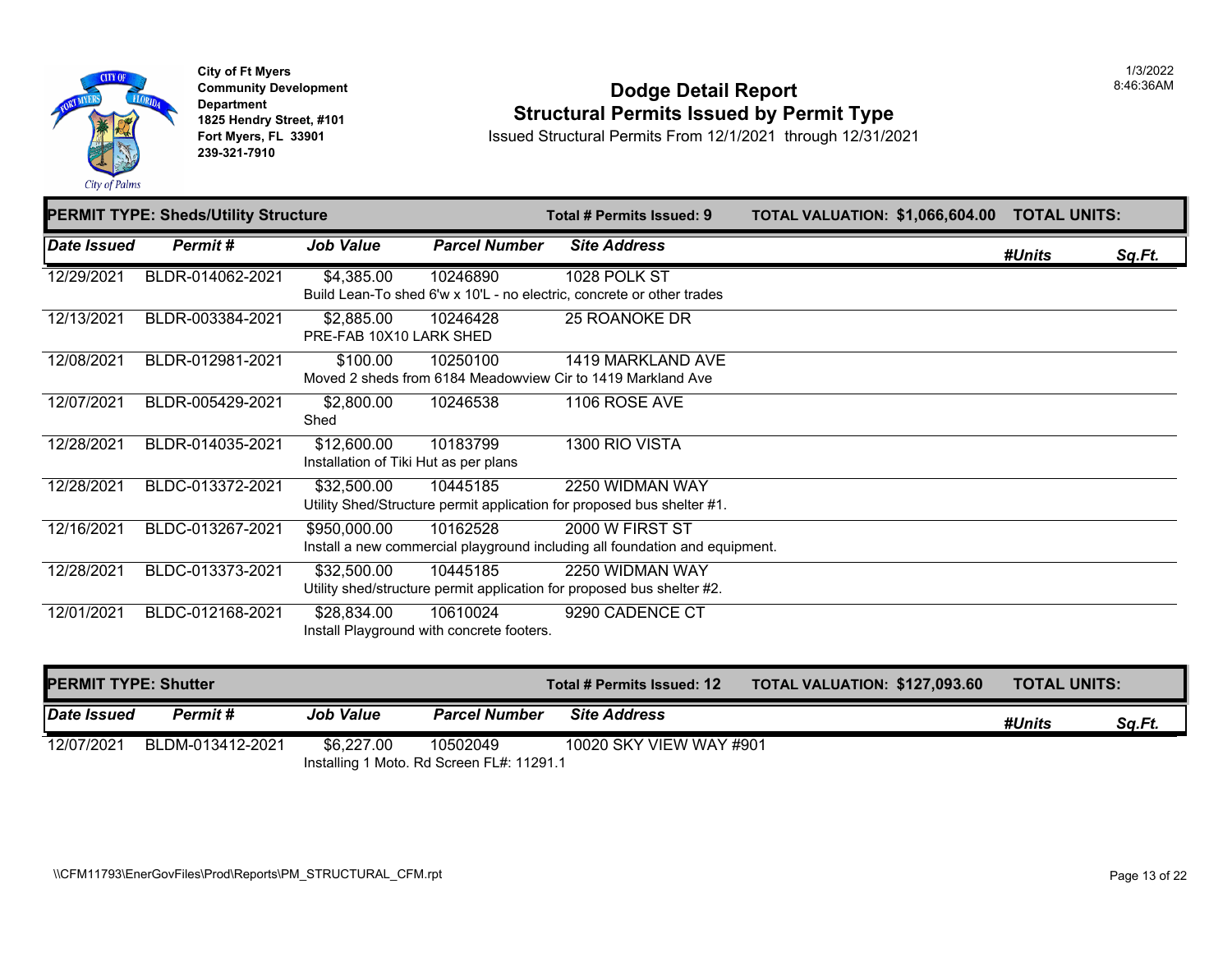| City of Palms | <b>City of Ft Myers</b><br><b>Community Development</b><br><b>Department</b><br>1825 Hendry Street, #101<br>Fort Myers, FL 33901<br>239-321-7910 |                                                                            |          | <b>Dodge Detail Report</b><br><b>Structural Permits Issued by Permit Type</b><br>Issued Structural Permits From 12/1/2021 through 12/31/2021 |
|---------------|--------------------------------------------------------------------------------------------------------------------------------------------------|----------------------------------------------------------------------------|----------|----------------------------------------------------------------------------------------------------------------------------------------------|
| 12/22/2021    | BLDM-013730-2021                                                                                                                                 | \$11,300.00<br>Installing 2 Mot Rd Screens FL11291.1                       | 10577166 | 11859 ARBORETUM RUN DR #102                                                                                                                  |
| 12/07/2021    | BLDM-013375-2021                                                                                                                                 | \$9,153.00<br>Install 2 Motor. RD Screen FL#11291.1                        | 10501516 | 11017 MILL CREEK WAY #1001                                                                                                                   |
| 12/09/2021    | BLDM-013386-2021                                                                                                                                 | \$13,443.00<br>Installation of 4 Motorized Roll down shutters Impact Rated | 10548372 | 2090 W FIRST ST #805                                                                                                                         |
| 12/15/2021    | BLDM-013447-2021                                                                                                                                 | \$7,004.00<br>Installing 2 Moto. Rd Shutter Screens FL#: 11291.1           | 10463396 | 10460 WASHINGTONIA PALM WAY #1333                                                                                                            |
| 12/14/2021    | BLDM-013559-2021                                                                                                                                 | \$11,317.00<br>Installing 3 Moto. RD Screens FL#: 11291.1                  | 10466840 | 10510 SEVILLA DR #202                                                                                                                        |
| 12/22/2021    | BLDM-013870-2021                                                                                                                                 | \$11,248.00<br>Install 3 motorized Rolldown Screens FL#11291.1             | 10610520 | 10546 CASELLA WAY #202                                                                                                                       |
| 12/23/2021    | BLDM-013996-2021                                                                                                                                 | \$11,040.00<br>Installing 3 Motorized Roll Down Screens FL#11291.1         | 10603490 | 12035 HAWTHORN LAKE DR #102                                                                                                                  |
| 12/06/2021    | BLDM-013313-2021                                                                                                                                 | \$11,393.00<br>Install 3 motorized Rolldown Screens FL11291.1              | 10571827 | 10458 CASELLA WAY #201                                                                                                                       |
| 12/23/2021    | BLDM-014071-2021                                                                                                                                 | \$10,159.00<br>Install 3 Motor. RD Screen FL#11291.1                       | 10610517 | 10546 CASELLA WAY #101                                                                                                                       |
| 12/09/2021    | BLDM-013383-2021                                                                                                                                 | \$14,766.00<br>Installation of 4 Motorized Roll down shutters Impact Rated | 10548421 | 2090 W FIRST ST #2906                                                                                                                        |
| 12/06/2021    | BLDM-013265-2021                                                                                                                                 | \$10,043.60                                                                | 10602432 | 12039 HAWTHORN LAKE DR #201<br>INSTALL 3 ELECTRIC ROLLING HURRICANE SCREENS FL16343-R3                                                       |

| PERMIT TYPE: Shutter/Storm Panel (OTC) |                  |                                                  |                      | Total # Permits Issued: 30 | <b>TOTAL VALUATION: \$253,83</b> |
|----------------------------------------|------------------|--------------------------------------------------|----------------------|----------------------------|----------------------------------|
| Date Issued                            | Permit#          | <b>Job Value</b>                                 | <b>Parcel Number</b> | <b>Site Address</b>        |                                  |
| 12/10/2021                             | BLDR-013826-2021 | \$10,300.00<br>Install 3 MT RD Screens FL11291.1 | 10524788             | 10860 TIBERIO DR           |                                  |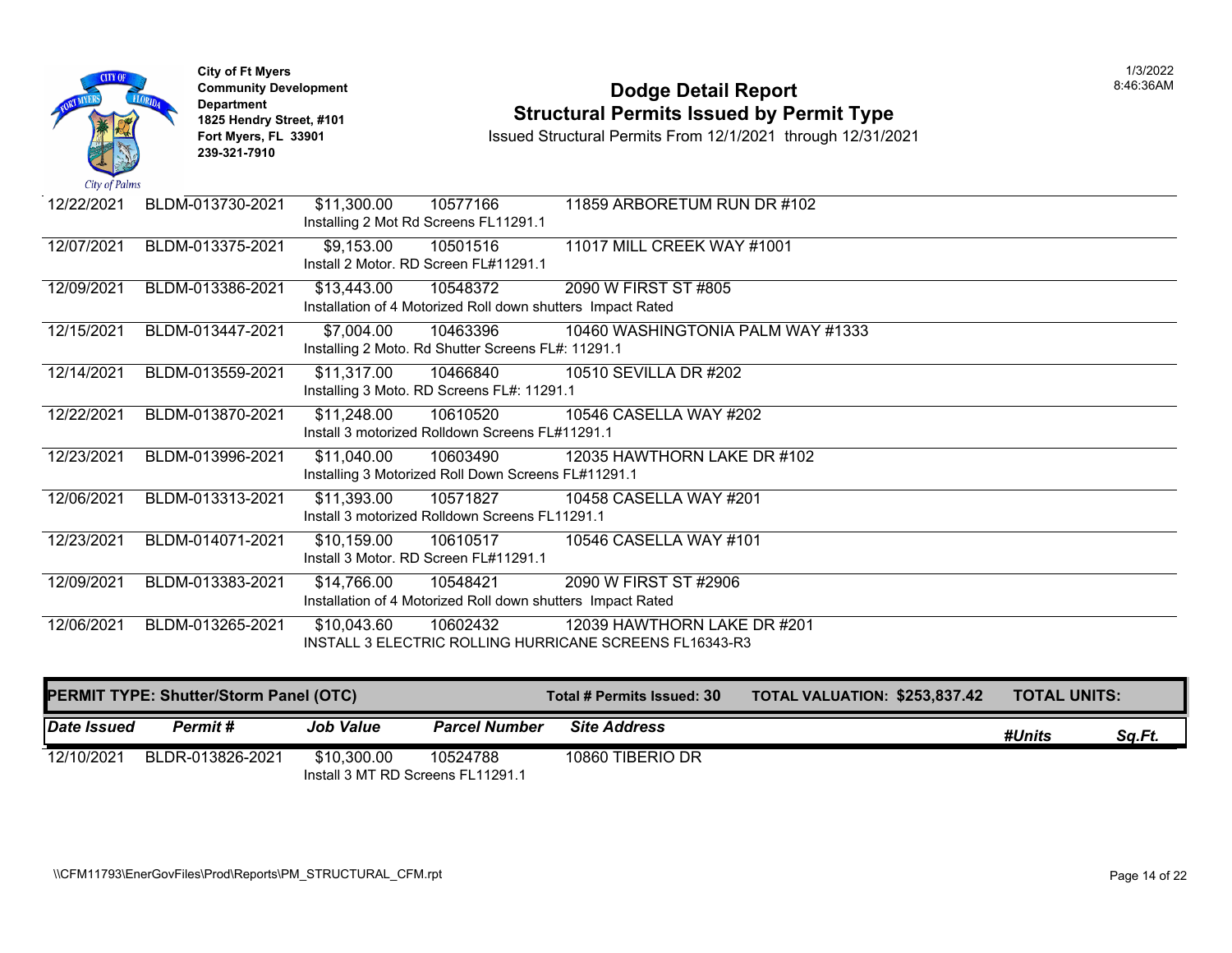| <b>CITY OF</b><br>City of Palms | <b>City of Ft Myers</b><br><b>Department</b><br>239-321-7910 | <b>Community Development</b><br>1825 Hendry Street, #101<br>Fort Myers, FL 33901 |                                                             | <b>Dodge Detail Report</b><br><b>Structural Permits Issued by Permit Type</b><br>Issued Structural Permits From 12/1/2021 through 12/31/2021 |  |
|---------------------------------|--------------------------------------------------------------|----------------------------------------------------------------------------------|-------------------------------------------------------------|----------------------------------------------------------------------------------------------------------------------------------------------|--|
| 12/01/2021                      | BLDR-013397-2021                                             | \$7,303.21                                                                       | 10525971                                                    | 3518 ARCLIGHT CT                                                                                                                             |  |
|                                 |                                                              |                                                                                  |                                                             | Installation of (3) rolldowns-FL39708, (4) accordion shutters-FL16893, (2) clar impact panels-FL28390                                        |  |
| 12/22/2021                      | BLDR-014052-2021                                             | \$6,819.00                                                                       | 10574748                                                    | 10334 FONTANELLA DR<br>INSTALL 1 ACCORDION SHUTTER AND 1 MOTORIZED HURRICANE ROLL SCREEN ON LANAI                                            |  |
| 12/10/2021                      | BLDR-013686-2021                                             | \$6,116.00                                                                       | 10452369                                                    | 10282 SAGO PALM WAY                                                                                                                          |  |
|                                 |                                                              | 21-11-024842-1 WYBROW                                                            |                                                             | Install 2 storm catcher slider screens, and 1 storm catcher rd max mot, FL11291.1                                                            |  |
| 12/03/2021                      | BLDR-013464-2021                                             | \$5,847.00                                                                       | 10499122<br>Installing 1 Mot Rd Screen FL11291.1            | 9518 HEMINGWAY LN                                                                                                                            |  |
| 12/13/2021                      | BLDR-013733-2021                                             | \$10,617.00                                                                      | 10578025                                                    | 4245 WATERCOLOR WAY                                                                                                                          |  |
|                                 |                                                              |                                                                                  | FL13987-R6, FL16343-R3, FL28390.1                           | Install 2 Lexan panels, 2 roll screens, and 4 Accordion shutters                                                                             |  |
| 12/01/2021                      | BLDR-013382-2021                                             | \$8,447.00                                                                       | 10472968<br>Installing 2 Moto. Rd Screens FL#: 11291.1      | 9321 INDEPENDENCE WAY                                                                                                                        |  |
| 12/29/2021                      | BLDR-014132-2021                                             | \$16,500.00                                                                      | 10590048<br>Install 5 Motorized Rolldown Screens FL#11291.1 | 4725 IMPERIAL EAGLE DR                                                                                                                       |  |
| 12/01/2021                      | BLDR-013410-2021                                             | \$2,397.21                                                                       | 10522227                                                    | 10898 STONINGTON AVE<br>INSTALL 6 MANUAL ACCORDION SHUTTERS FL13987-R6                                                                       |  |
| 12/02/2021                      | BLDR-007020-2021                                             | \$9,435.00                                                                       | 10172713                                                    | 1736 MARLYN RD                                                                                                                               |  |
|                                 |                                                              |                                                                                  |                                                             | Installation of accordion shutters at 8 openings and clear panels at 6 openings. FL28390-R0, FL389-R10                                       |  |
| 12/30/2021                      | BLDR-014057-2021                                             | \$6,290.00                                                                       | 10547102                                                    | 10430 SPRUCE PINE CT<br>Install 9 accordion shutters. Croci Manufacturer Approval #13987 -R6                                                 |  |
| 12/22/2021                      | BLDR-014068-2021                                             | \$19,468.00                                                                      | 10450814<br>Install 3 Motorized Rolldown Screens FL#11291.1 | <b>1515 INVENTORS CT</b>                                                                                                                     |  |
| 12/09/2021                      | BLDR-013543-2021                                             | \$5,499.00                                                                       | 10572930                                                    | 4486 MYSTIC BLUE WAY<br>Installation of 2 storm panels and 5 accordion shutters impact rated FL1850.2, FL28390.1                             |  |
| 12/30/2021                      | BLDR-014139-2021                                             | \$3,011.00                                                                       | 10175257                                                    | 2611 ASHWOOD ST                                                                                                                              |  |
|                                 |                                                              |                                                                                  | Install 3 Accordion Shutter FL#1850.3                       |                                                                                                                                              |  |
| 12/22/2021                      | BLDR-014056-2021                                             | \$15,962.00                                                                      | 10525340                                                    | 8339 PROVENCIA CT<br>INSTALL 3 MOTORIZED HURRICANE ROLL SCREEN ON LANAI                                                                      |  |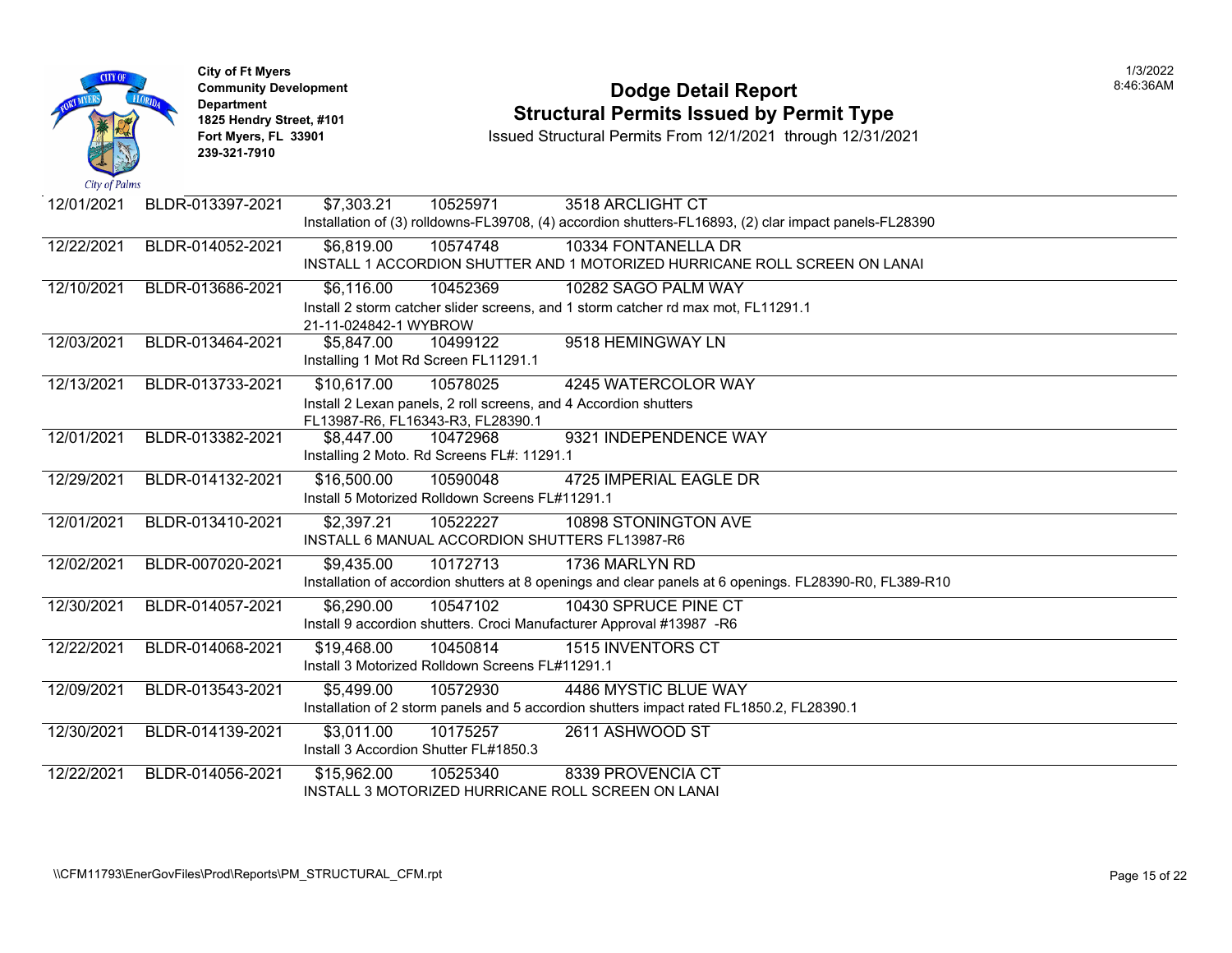

# **Community Development Dodge Detail Report** 8:46:36AM **1825 Hendry Street, #101**<br>1825 Hendry Street, #101 **Structural Permits Issued by Permit Type**<br>12/1/2021 Fort Myers, FL 33901 **12/31/20**

| 12/09/2021 | BLDR-013691-2021 | \$8,374.00                        | 10490039                                                   | 10018 HORSE CREEK RD                                                                                        |
|------------|------------------|-----------------------------------|------------------------------------------------------------|-------------------------------------------------------------------------------------------------------------|
|            |                  |                                   |                                                            | Installation of 1 motorized roll down shutter & 1 Accordion Impact Rated                                    |
|            |                  | FL1850.2, FL22558.2               |                                                            |                                                                                                             |
| 12/22/2021 | BLDR-014157-2021 | \$8,482.00                        | 10570506                                                   | 11753 BOWES CIR                                                                                             |
|            |                  | Hurricane protection.             |                                                            |                                                                                                             |
| 12/27/2021 | BLDR-014096-2021 | \$18,686.00                       | 10574798                                                   | 10280 PRATO DR                                                                                              |
|            |                  |                                   |                                                            | Installing 4 Storm Catcher Rolldown Max Motorized FL 11291.1 & 4 Accordions FL1850.3                        |
| 12/13/2021 | BLDR-013726-2021 | \$2,650.00                        | 10578005                                                   | 4665 WATERCOLOR WAY                                                                                         |
|            |                  |                                   | Install 4 Accordion Shutters FL13987-R6                    |                                                                                                             |
| 12/29/2021 | BLDR-014061-2021 | \$6,290.00                        | 10547113                                                   | 10463 SPRUCE PINE CT                                                                                        |
|            |                  |                                   |                                                            | Install 8 accordion shutters. Manufacturer Croci. Approval # 13987 -R6                                      |
| 12/01/2021 | BLDR-013378-2021 | \$2,003.00                        | 10490044                                                   | 10008 HORSE CREEK RD                                                                                        |
|            |                  |                                   | Install 2 Accordion Shutter FL#1850.3                      |                                                                                                             |
| 12/06/2021 | BLDR-013400-2021 | \$8,927.00                        | 10496539                                                   | 4261 AVIAN AVE                                                                                              |
|            |                  |                                   |                                                            | Installation of hurricane shutters (7) accordion shutters-FL16893, (2) motorized roll down shutters-FL31658 |
| 12/15/2021 | BLDR-013935-2021 | \$8,433.00                        | 10576135                                                   | 10592 PISTOIA DR                                                                                            |
|            |                  | Install 2 MT RD Screens FL11291.1 |                                                            |                                                                                                             |
| 12/09/2021 | BLDR-013720-2021 | \$6,482.00                        | 10568487                                                   | 12858 EPPING WAY                                                                                            |
|            |                  |                                   | Accordion shutters (8) + 1 Rolldown shutter with electric. |                                                                                                             |
| 12/03/2021 | BLDR-013469-2021 | \$9,858.00                        | 10567466                                                   | 11647 MEADOWRUN CIR                                                                                         |
|            |                  | Installing 12 Accordions FL1850.3 |                                                            |                                                                                                             |
| 12/14/2021 | BLDR-013817-2021 | \$4,620.00                        | 10465086                                                   | 11317 WINE PALM RD                                                                                          |
|            |                  |                                   | Installing 1 Storm Catcher Rolldown Screen Mot. FL11291.1  |                                                                                                             |
| 12/29/2021 | BLDR-014237-2021 | \$7,873.00                        | 10567067                                                   | 10449 SEVERINO LN                                                                                           |
|            |                  |                                   |                                                            | Installing 2 Storm Catcher Rolldown Max Motorized FL 11291.1                                                |
| 12/09/2021 | BLDR-013851-2021 | \$8,105.00                        | 10579623                                                   | 11978 WESTMORELAND WAY                                                                                      |
|            |                  |                                   | INSTALL 2 ARMOR SCREEN ROLL UP WITH ELECTRIC               |                                                                                                             |
| 12/10/2021 | BLDR-013423-2021 | \$8,726.00                        | 10572389                                                   | <b>11501 ONYX CIR</b>                                                                                       |
|            |                  |                                   |                                                            | Installaton of clear panels, accordion, shutter and 1 Electric Roll screen                                  |
|            |                  | FL28390.1, FL1680.1, FL389.2      |                                                            |                                                                                                             |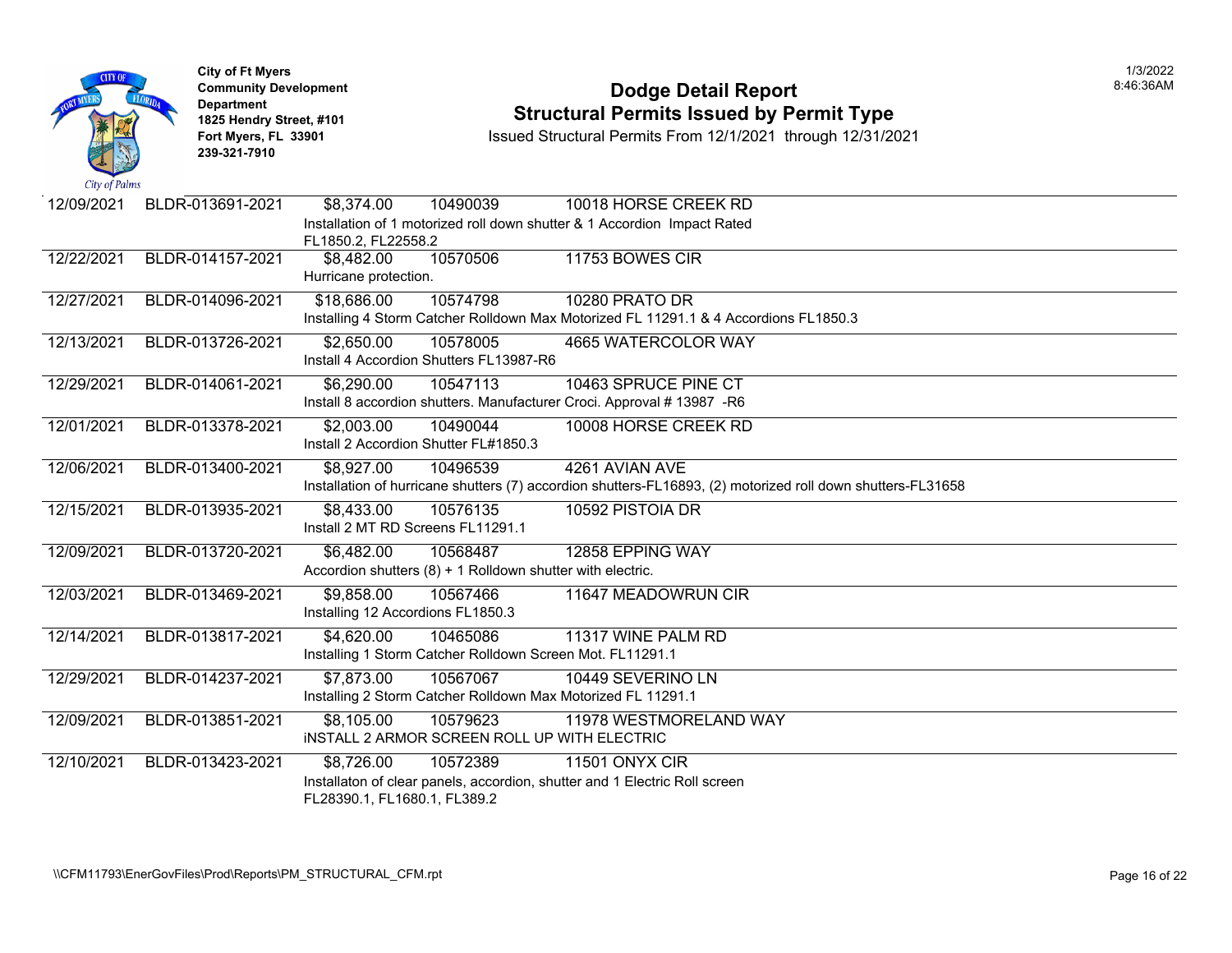

### **Community Development Community Development Community Development 1825 Hendry Street, #101**<br>1825 Hendry Street, #101 **Structural Permits Issued by Permit Type**<br>12/1/2021 through 12/31/20

**Fort Myers, FL 33901** Issued Structural Permits From 12/1/2021 through 12/31/2021

12/14/2021 BLDR-013833-2021 \$10,317.00 10575384 10071 CHESAPEAKE BAY DR Installing 3 Storm Catcher Rolldown Screens Max Mot. FL11291.1

| <b>PERMIT TYPE: Single Family - Addition</b> |                                         |                                        |                                                      | Total # Permits Issued: 1                                                         | <b>TOTAL VALUATION: \$69,715</b> |
|----------------------------------------------|-----------------------------------------|----------------------------------------|------------------------------------------------------|-----------------------------------------------------------------------------------|----------------------------------|
| <b>Date Issued</b>                           | Permit#                                 | <b>Job Value</b>                       | <b>Parcel Number</b>                                 | <b>Site Address</b>                                                               |                                  |
| 12/22/2021                                   | BLDR-011114-2021                        | \$69,715.00                            | 10174022<br>Addiing an addtional room with bathroom. | 2658 CENTRAL AVE                                                                  |                                  |
|                                              | <b>PERMIT TYPE: Single Family - New</b> |                                        |                                                      | Total # Permits Issued: 3                                                         | <b>TOTAL VALUATION: \$829,08</b> |
| Date Issued                                  | Permit#                                 | <b>Job Value</b>                       | <b>Parcel Number</b>                                 | <b>Site Address</b>                                                               |                                  |
| 12/09/2021                                   | BLDR-012353-2021                        | \$359,900.00                           | 10245530                                             | 3939 E RIVER DR<br>Construction of a New Single Family home and all related work. |                                  |
| 12/17/2021                                   | BLDR-013604-2021                        | \$234,594.00<br>New Single Family Home | 10173281                                             | 2727 LARMIE ST                                                                    |                                  |
| 12/17/2021                                   | BLDR-012091-2021                        | \$234,594.00                           | 10173342<br>Single family dwelling IMPACT WINDOWS    | 2187 CRANFORD AVE                                                                 |                                  |

|             | <b>PERMIT TYPE: Single Family - Renovation</b> |                                                        |                                                                                                            | Total # Permits Issued: 13                                                   | <b>TOTAL VALUATION: \$567,51</b> |  |  |
|-------------|------------------------------------------------|--------------------------------------------------------|------------------------------------------------------------------------------------------------------------|------------------------------------------------------------------------------|----------------------------------|--|--|
| Date Issued | Permit #                                       | <b>Job Value</b>                                       | <b>Parcel Number</b>                                                                                       | <b>Site Address</b>                                                          |                                  |  |  |
| 12/13/2021  | BLDR-012206-2021                               | \$75.000.00                                            | 10184221                                                                                                   | 1532 JEFFERSON AVE                                                           |                                  |  |  |
|             |                                                |                                                        | hardie siding, extend roof, enlarge deck, new kitchen, change interior layout, laundry remodel, enlarge of |                                                                              |                                  |  |  |
|             |                                                | flooring.                                              |                                                                                                            |                                                                              |                                  |  |  |
|             |                                                | Window&Roof permit already approve via sub contractors |                                                                                                            |                                                                              |                                  |  |  |
| 12/15/2021  | BLDR-013654-2021                               | \$53.265.00                                            | 10251203                                                                                                   | 1621 MOHAWK AVE                                                              |                                  |  |  |
|             |                                                |                                                        |                                                                                                            | AFFORDABLE HOUSING REMODEL WITH NEW WINDOWS & DOORS, PLUMBING, ELECTRICAL, H |                                  |  |  |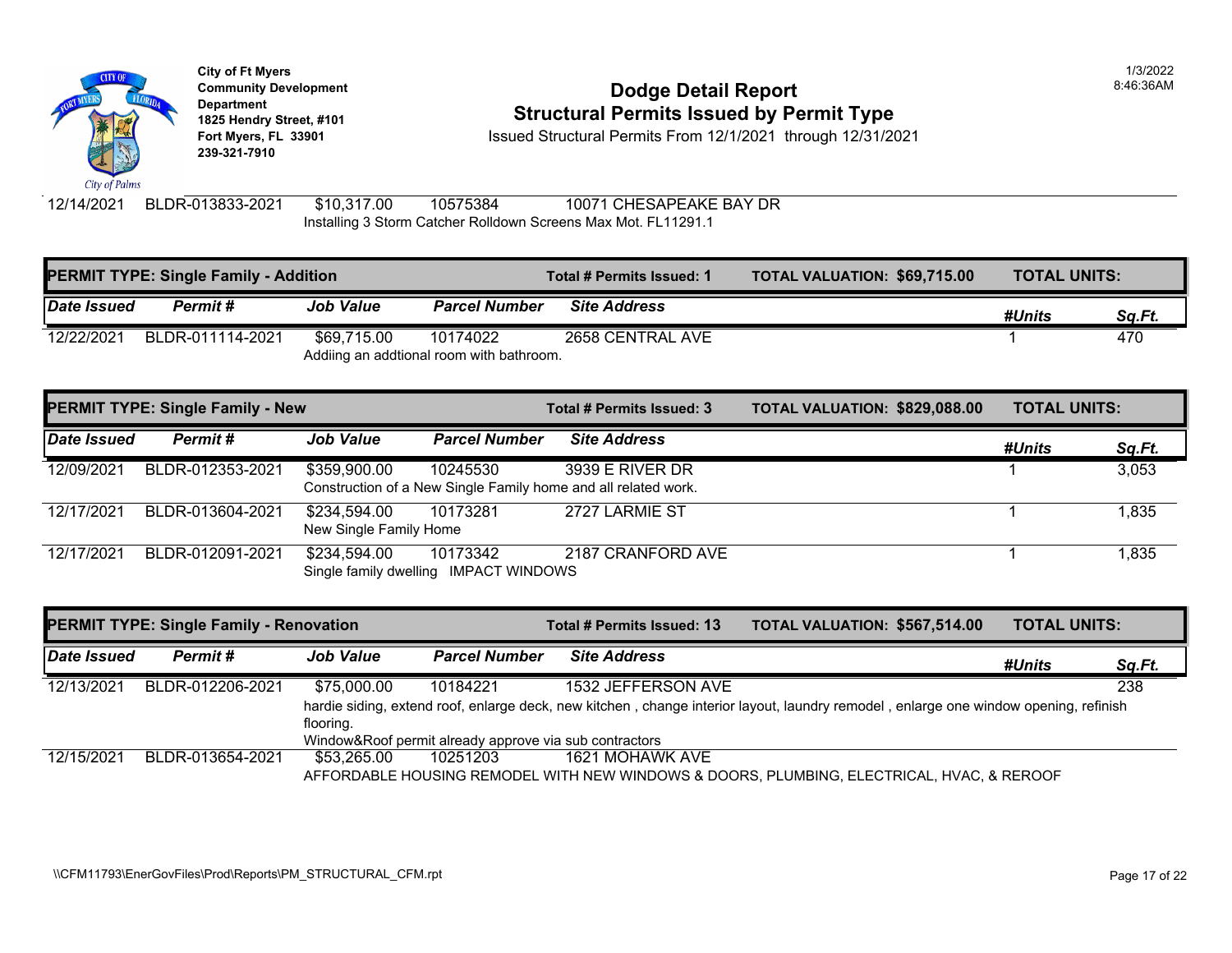

# **Community Development Dodge Detail Report** 8:46:36AM **1825 Hendry Street, #101**<br>1825 Hendry Street, #101 **Structural Permits Issued by Permit Type**<br>12/1/2021 Fort Myers, FL 33901 **12/31/20**

| 12/09/2021 | BLDR-012059-2021 | \$20,000.00<br>10175507                   | 11 W BRAMAN CT                                                                                                                                      |
|------------|------------------|-------------------------------------------|-----------------------------------------------------------------------------------------------------------------------------------------------------|
|            |                  |                                           | Rehang Drywall, reattach existing electrical fixtures, repair misc tile, replace like for like existing post in kitchen- non lead bearing. Close in |
|            |                  | secondary door in the kitchen.            |                                                                                                                                                     |
| 12/03/2021 | BLDR-012784-2021 | \$14,700.00<br>10175718                   | 1308 ALHAMBRA DR                                                                                                                                    |
|            |                  | Replace Wood Deck                         |                                                                                                                                                     |
| 12/17/2021 | BLDR-013614-2021 | \$37,900.00<br>10528899                   | 11276 RED BLUFF LN                                                                                                                                  |
|            |                  |                                           | COUNTER TOPS & TUB TO SHOWER CONVERSION IN GUEST BATHROOM 1&2                                                                                       |
| 12/22/2021 | BLDR-013408-2021 | \$55,000.00<br>10186959                   | 42 TIMBERLAND CIR S                                                                                                                                 |
|            |                  | Bathroom cabinets & impact doors          |                                                                                                                                                     |
| 12/02/2021 | BLDR-012551-2021 | \$12,000.00<br>10172876                   | <b>1539 POINCIANA AVE</b>                                                                                                                           |
|            |                  |                                           | REMODEL GUEST BATHROOM, INSTALL NEW TUB, VANITY, & SINKS, INSTALL NEW EXTERIOR DOOR                                                                 |
| 12/03/2021 | BLDR-013221-2021 | \$190,000.00<br>10572451                  | 11883 WHITE STONE DR                                                                                                                                |
|            |                  |                                           | FULL INTERIOR RENOVATION TO INCLUDE, KITCHEN AND 3 BATHS. NEW FLOORING AND PAINTING. NON-STRUCTURAL WALL                                            |
|            |                  | REMOVAL AT KITCHEN PANTRY.                |                                                                                                                                                     |
| 12/23/2021 | BLDR-013739-2021 | \$10,000.00<br>10252634                   | 2340 HIGHLAND AVE                                                                                                                                   |
|            |                  |                                           | REMODEL, DRYWALL REPAIR, NEW AC, ELECTRIC REPAIR                                                                                                    |
| 12/10/2021 | BLDR-011962-2021 | \$2,300.00<br>10161823                    | 2733 MICHIGAN AVE<br>1,539                                                                                                                          |
|            |                  |                                           | Convert current empty music room to a full bathroom, plumbing, electric (2 new lights & GFI outlet), exhaust fan.                                   |
| 12/09/2021 | BLDR-011965-2021 | \$18,000.00<br>10250602                   | 1760 GLENWAY CT                                                                                                                                     |
|            |                  | WINDOW REPLACMENT AND REMOVE REPLACE ROOF |                                                                                                                                                     |
| 12/23/2021 | BLDR-007170-2021 | \$15,400.00<br>10246675                   | 831 ALDERMAN ST                                                                                                                                     |
|            |                  |                                           | Repair damage on right back side of property. Repair Truss and Roof. Replace insultation and Drywall as needed.                                     |
| 12/21/2021 | BLDR-013838-2021 | \$63,949.00<br>10249134                   | 126 UTANA AVE                                                                                                                                       |
|            |                  |                                           | Window and Door Replacement, Misc. Drywall Repair, Flooring Replacement, Cabinetry Repair                                                           |
|            |                  |                                           |                                                                                                                                                     |
|            |                  |                                           |                                                                                                                                                     |

|             | PERMIT TYPE: Single Family Attached - New |                  |                                                | <b>Total # Permits Issued: 21 <math>\lambda</math></b> | TOTAL VALUATION: \$4,897,175.00 TOTAL UNITS: |        |        |
|-------------|-------------------------------------------|------------------|------------------------------------------------|--------------------------------------------------------|----------------------------------------------|--------|--------|
| Date Issued | <b>Permit #</b>                           | <b>Job Value</b> | <b>Parcel Number</b>                           | <b>Site Address</b>                                    |                                              | #Units | Sq.Ft. |
| 12/06/2021  | BLDR-011161-2021                          | \$216.806.00     | 10609899<br>Construction of a New SFR attached | 10419 BRADMORE RD                                      |                                              |        | 1,631  |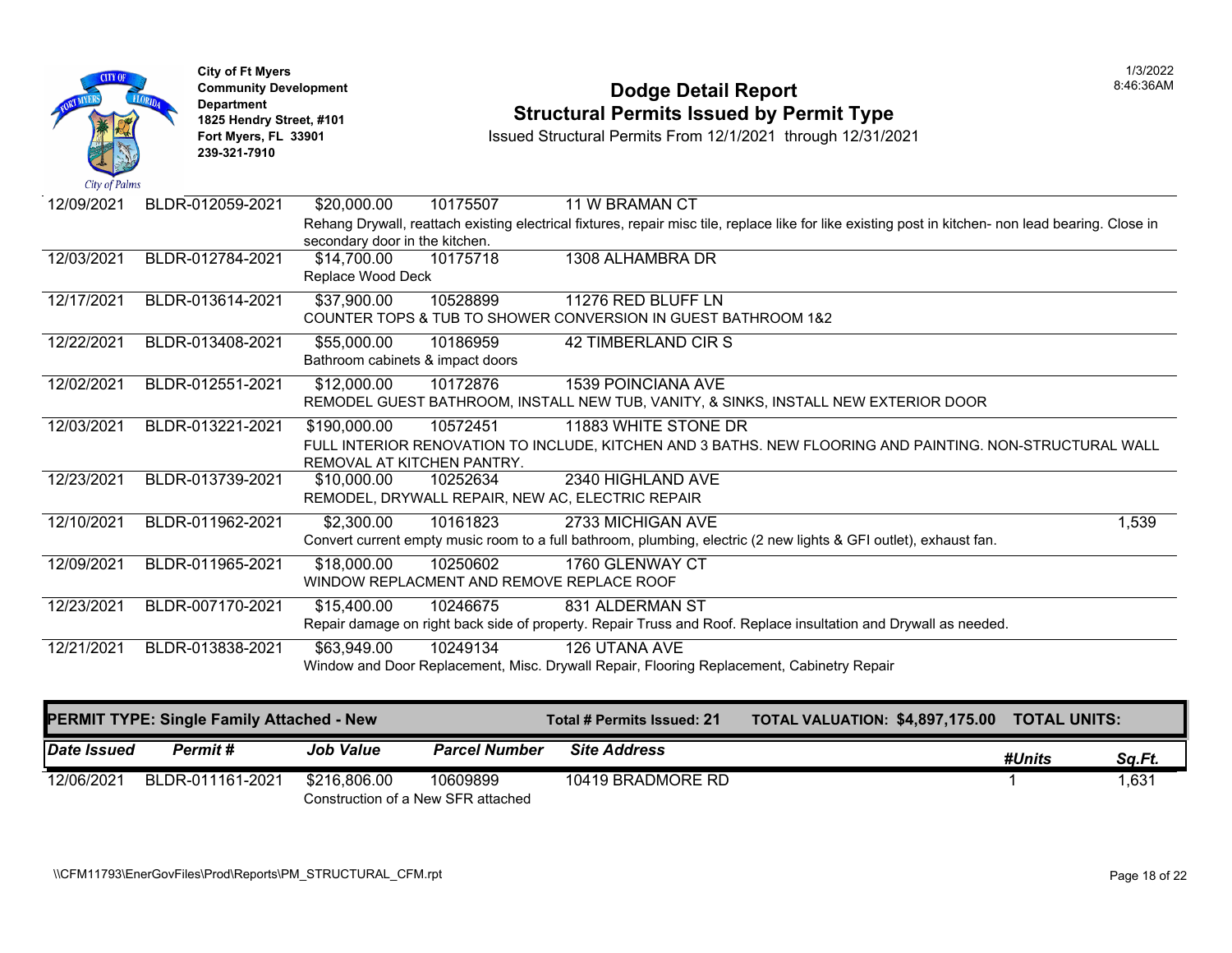

# **Community Development Dodge Detail Report** 8:46:36AM **1825 Hendry Street, #101**<br>1825 Hendry Street, #101 **Structural Permits Issued by Permit Type**<br>12/1/2021 Fort Myers, FL 33901 **12/31/20**

| 12/03/2021 | BLDR-011159-2021 | \$216,806.00<br>10609897<br>Construction of a New SFR attached      | 10423 BRADMORE RD  |    | 1,631 |
|------------|------------------|---------------------------------------------------------------------|--------------------|----|-------|
| 12/06/2021 | BLDR-011174-2021 | \$216,806.00<br>10609910<br>Construction of a New SFR attached      | 10395 BRADMORE RD  |    | 1,631 |
| 12/14/2021 | BLDR-013186-2021 | \$369,768.00<br>10610077<br>CONSTRUCTION OF SINGLE FAMILY RESIDENCE | 4373 LEMONGRASS DR |    | 2,924 |
| 12/06/2021 | BLDR-011168-2021 | \$216,806.00<br>10609905<br>Construction of a New SFR attached      | 10405 BRADMORE RD  |    | 1,631 |
| 12/03/2021 | BLDR-011158-2021 | \$216,806.00<br>10609896<br>Construction of a New SFR attached      | 10425 BRADMORE RD  |    | 1,631 |
| 12/06/2021 | BLDR-011164-2021 | \$216,806.00<br>10609901<br>Construction of a New SFR attached      | 10415 BRADMORE RD  | -1 | 1,631 |
| 12/06/2021 | BLDR-011165-2021 | \$216,806.00<br>10609902<br>Construction of a New SFR attached      | 10413 BRADMORE RD  |    | 1,631 |
| 12/14/2021 | BLDR-013187-2021 | \$337,155.00<br>10610078<br>CONSTRUCTION OF SINGLE FAMILY RESIDENCE | 4363 LEMONGRASS DR |    | 2,629 |
| 12/06/2021 | BLDR-011167-2021 | \$225,170.00<br>10609904<br>Construction of a New SFR attached      | 10407 BRADMORE RD  | -1 | 1,685 |
| 12/06/2021 | BLDR-011177-2021 | \$225,170.00<br>10609913<br>Construction of a New SFR attached      | 10389 BRADMORE RD  |    | 1,685 |
| 12/06/2021 | BLDR-011175-2021 | \$216,806.00<br>10609911<br>Construction of a New SFR attached      | 10393 BRADMORE RD  | -1 | 1,631 |
| 12/06/2021 | BLDR-011160-2021 | \$216,806.00<br>10609898<br>Construction of a New SFR attached      | 10421 BRADMORE RD  |    | 1,631 |
| 12/06/2021 | BLDR-011162-2021 | \$216,806.00<br>10609900<br>Construction of a New SFR attached      | 10417 BRADMORE RD  |    | 1,631 |
| 12/06/2021 | BLDR-011173-2021 | \$216,806.00<br>10609909<br>Construction of a New SFR attached      | 10397 BRADMORE RD  |    | 1,631 |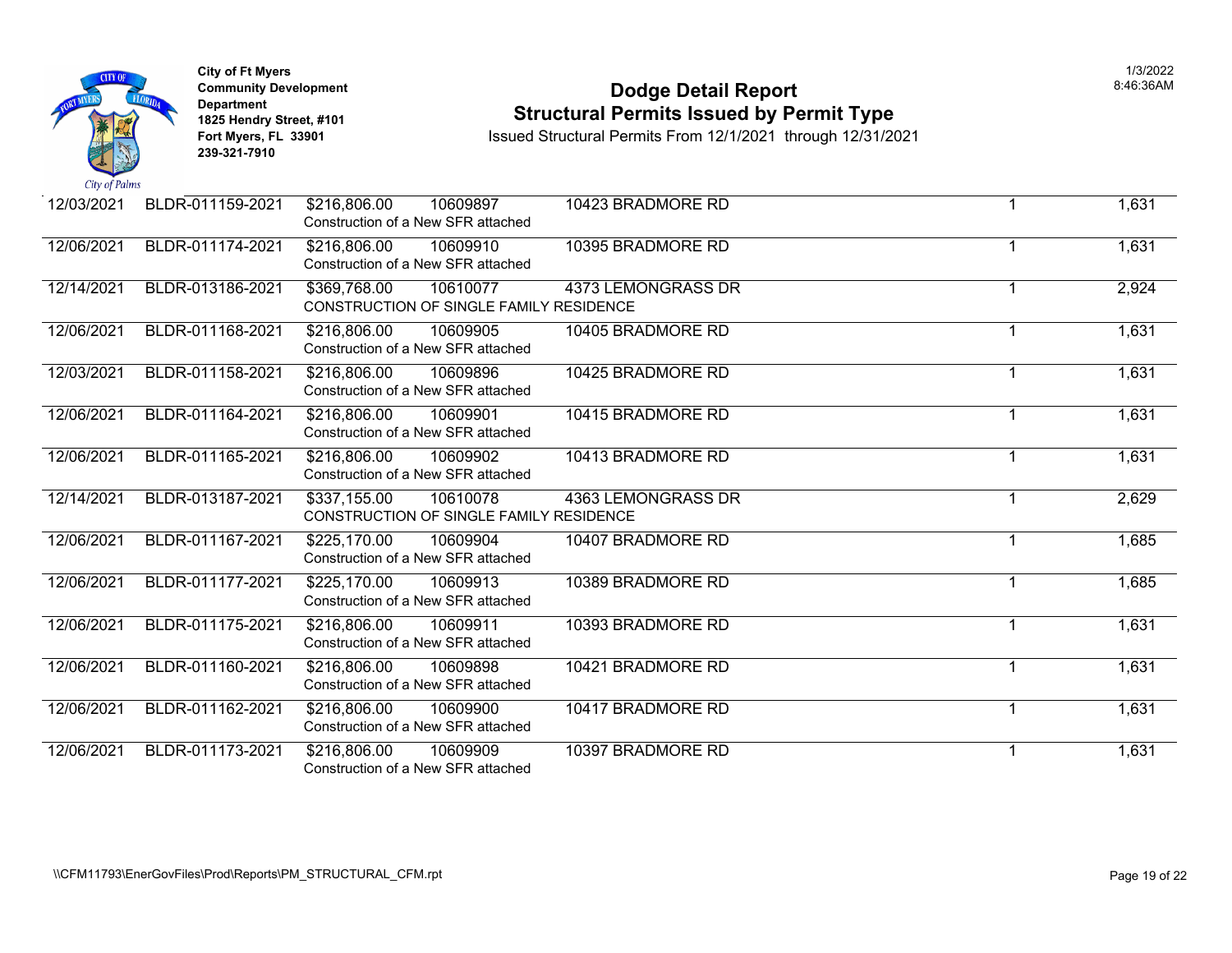

# **Community Development Community Development Community Development 1825 Hendry Street, #101 1825 Hendry Street, #101 1825 Hendry Street, #101 Structural Permits Issued by Permit Type**<br> **1825 Hendry Street, #101 1850 Issued Structural Permits From 12/1/2021** through 12/31/20

| 12/06/2021 | BLDR-011172-2021 | \$216,806.00<br>10609908<br>Construction of a New SFR attached            | 10399 BRADMORE RD     |  |
|------------|------------------|---------------------------------------------------------------------------|-----------------------|--|
| 12/06/2021 | BLDR-011166-2021 | \$225,170.00<br>10609903<br>Construction of a New SFR attached            | 10411 BRADMORE RD     |  |
| 12/06/2021 | BLDR-011169-2021 | \$216,806.00<br>10609906<br>Construction of a New SFR attached            | 10403 BRADMORE RD     |  |
| 12/03/2021 | BLDR-011156-2021 | \$225,170.00<br>10609894<br>Construction of a New SFR attached            | 10429 BRADMORE RD     |  |
| 12/06/2021 | BLDR-011176-2021 | \$216,806.00<br>10609912<br>Construction of a New SFR attached            | 10391 BRADMORE RD     |  |
| 12/08/2021 | BLDR-013335-2021 | \$254,288.00<br>10589008<br>Single family attached. Termite via Sentricon | 10354 BONAVIE COVE DR |  |

|             | <b>PERMIT TYPE: Windows/Doors</b> |                                                   |                      | Total # Permits Issued: 27                                                               | <b>TOTAL VALUATION: \$454,31</b> |  |
|-------------|-----------------------------------|---------------------------------------------------|----------------------|------------------------------------------------------------------------------------------|----------------------------------|--|
| Date Issued | Permit #                          | <b>Job Value</b>                                  | <b>Parcel Number</b> | <b>Site Address</b>                                                                      |                                  |  |
| 12/07/2021  | BLDR-012241-2021                  | \$14,779.00<br>install 8 impact windows.          | 10589920             | 11856 BOXELDER WAY                                                                       |                                  |  |
| 12/03/2021  | BLDR-013261-2021                  | \$3,683.18<br><b>INSTALLING 6 WINDOWS, IMPACT</b> | 10175446             | 40 BROADWAY CIR                                                                          |                                  |  |
| 12/29/2021  | BLDR-013970-2021                  | \$64,500.00                                       | 10567644             | 11556 STONECREEK CIR                                                                     |                                  |  |
|             |                                   | FL20441.1, FL15699.1, FL15810.2                   |                      | Size for size replacement of windows and sliding glass doors with impact rated materials |                                  |  |
| 12/14/2021  | BLDR-013560-2021                  | \$9,795.00                                        | 10568476             | 12841 EPPING WAY                                                                         |                                  |  |
|             |                                   |                                                   |                      | Replace Front Entry Unit, Size for Size with Iron Door and Impact Glass                  |                                  |  |
| 12/08/2021  | BLDR-013532-2021                  | \$35,500.00                                       | 10175330             | 2551 SIMPSON ST                                                                          |                                  |  |
|             |                                   |                                                   |                      | Replacing 6 windows like for like with impact FL 174999 FL 14911                         |                                  |  |
| 12/06/2021  | BLDR-010764-2021                  | \$23,600.00                                       | 10186588             | 4642 WEST DR                                                                             |                                  |  |
|             |                                   |                                                   |                      | Size for size impact windows, doors, and shutters to be installed.                       |                                  |  |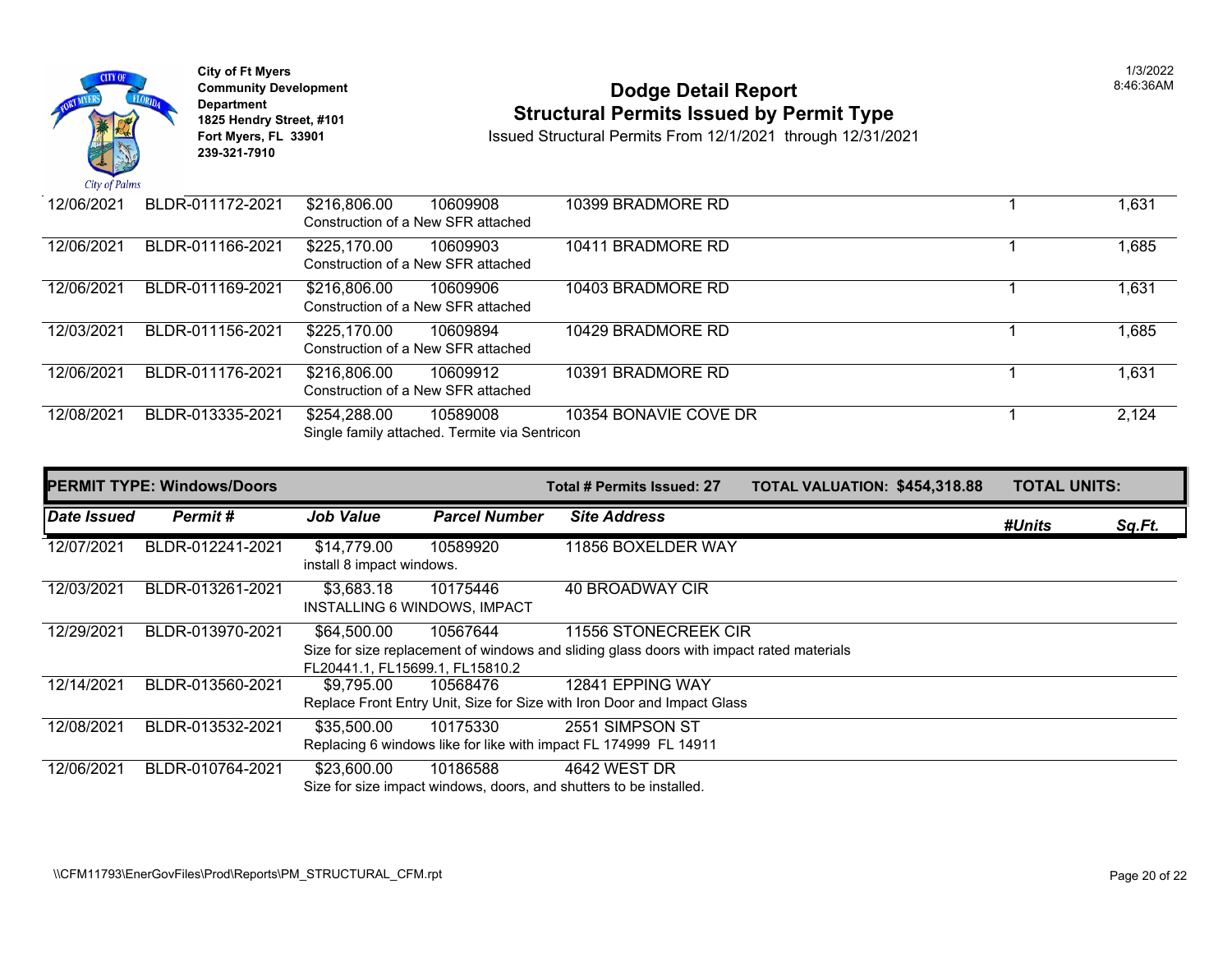| City of Palms | <b>City of Ft Myers</b><br><b>Community Development</b><br><b>Department</b><br>1825 Hendry Street, #101<br>Fort Myers, FL 33901<br>239-321-7910 |                                                   |                                                                       | <b>Dodge Detail Report</b><br><b>Structural Permits Issued by Permit Type</b><br>Issued Structural Permits From 12/1/2021 through 12/31/2021 |
|---------------|--------------------------------------------------------------------------------------------------------------------------------------------------|---------------------------------------------------|-----------------------------------------------------------------------|----------------------------------------------------------------------------------------------------------------------------------------------|
| 12/15/2021    | BLDR-013448-2021                                                                                                                                 | \$11,000.00                                       | 10245819<br>Replace (4) windows size for size Impact                  | 4020 EDGEWOOD AVE                                                                                                                            |
| 12/20/2021    | BLDR-011979-2021                                                                                                                                 | \$13,000.00<br>Remove and Replace Impact Windows  | 10251642                                                              | 3137 GUAVA ST                                                                                                                                |
| 12/07/2021    | BLDR-013349-2021                                                                                                                                 | \$34,413.00<br>manual aluminum roll down shutters | 10520696                                                              | <b>12945 KINGSMILL WAY</b><br>Install 4 impact windows sz/sz, 11 accordion shutters, 3 motorized hurricane screens, 2 motorized alumin       |
| 12/02/2021    | BLDR-013405-2021                                                                                                                                 | \$13,276.00                                       | 10246735<br>Remove/replace size for size windows 5 impact FL15780.6   | 3854 WASHINGTON AVE                                                                                                                          |
| 12/10/2021    | BLDR-013280-2021                                                                                                                                 | \$12,597.20                                       | 10460385<br>Replace 9 windows in 8 openings size for size with impact | 7412 HERITAGE PALMS ESTATES DR<br>NOA 20-0406.03, NOA 20-0401.16, NOA 20-0401.03, FL243-R25, FL239-R28                                       |
| 12/03/2021    | BLDR-013190-2021                                                                                                                                 | \$4,500.00<br>size for size entry door            | 10175632                                                              | 1444 BARCELONA AVE                                                                                                                           |
| 12/13/2021    | BLDR-013346-2021                                                                                                                                 | \$16,120.00                                       | 10186909                                                              | <b>16 FALCONWOOD CT</b><br>Size for size replacement windows (COD-012575-2021 STOP WORK + DOUBLE FEES)                                       |
| 12/17/2021    | BLDR-012882-2021                                                                                                                                 | \$5,000.00                                        | 10449915<br>remove (6) old windows and replace with new size windows  | 3769 MINNESOTA DR                                                                                                                            |
| 12/06/2021    | BLDR-013417-2021                                                                                                                                 | \$24,666.00                                       | 10495593                                                              | 9939 HORSE CREEK RD<br>Replacing SXS SH5500 VINYL SINGLE HUNG 5500 FL#239.2 & 1 SXS SGD5570 VINYL SGD SERIES                                 |
| 12/29/2021    | BLDR-013931-2021                                                                                                                                 | \$2,280.00                                        | 10558544                                                              | 2869 VIA PIAZZA LOOP<br>Replacing existing 16x7 garage door size for size FL-15012.21                                                        |
| 12/13/2021    | BLDR-013345-2021                                                                                                                                 | \$36,526.00                                       | 10186905<br>Size for size replacement windows & doors.                | <b>40 TIMBERLAND CIR N</b>                                                                                                                   |
| 12/01/2021    | BLDR-012461-2021                                                                                                                                 | \$16,650.00                                       | 10563645                                                              | 4604 WATERSCAPE LN<br>REPLACE SIZE FOR SIZE 6 WINDOWS FOR IMPACT & INSTALL 2 ELECTRIC ROLLING HURRICAN                                       |
| 12/03/2021    | BLDR-008084-2021                                                                                                                                 | \$30,000.00                                       | 10175569<br>Size for size remove and replace windows                  | 1504 CORDOVA AVE                                                                                                                             |
| 12/29/2021    | BLDR-014138-2021                                                                                                                                 | \$4,600.00<br><b>REPLACING WINDOWS</b>            | 10175384                                                              | 3336 CENTRAL AVE                                                                                                                             |